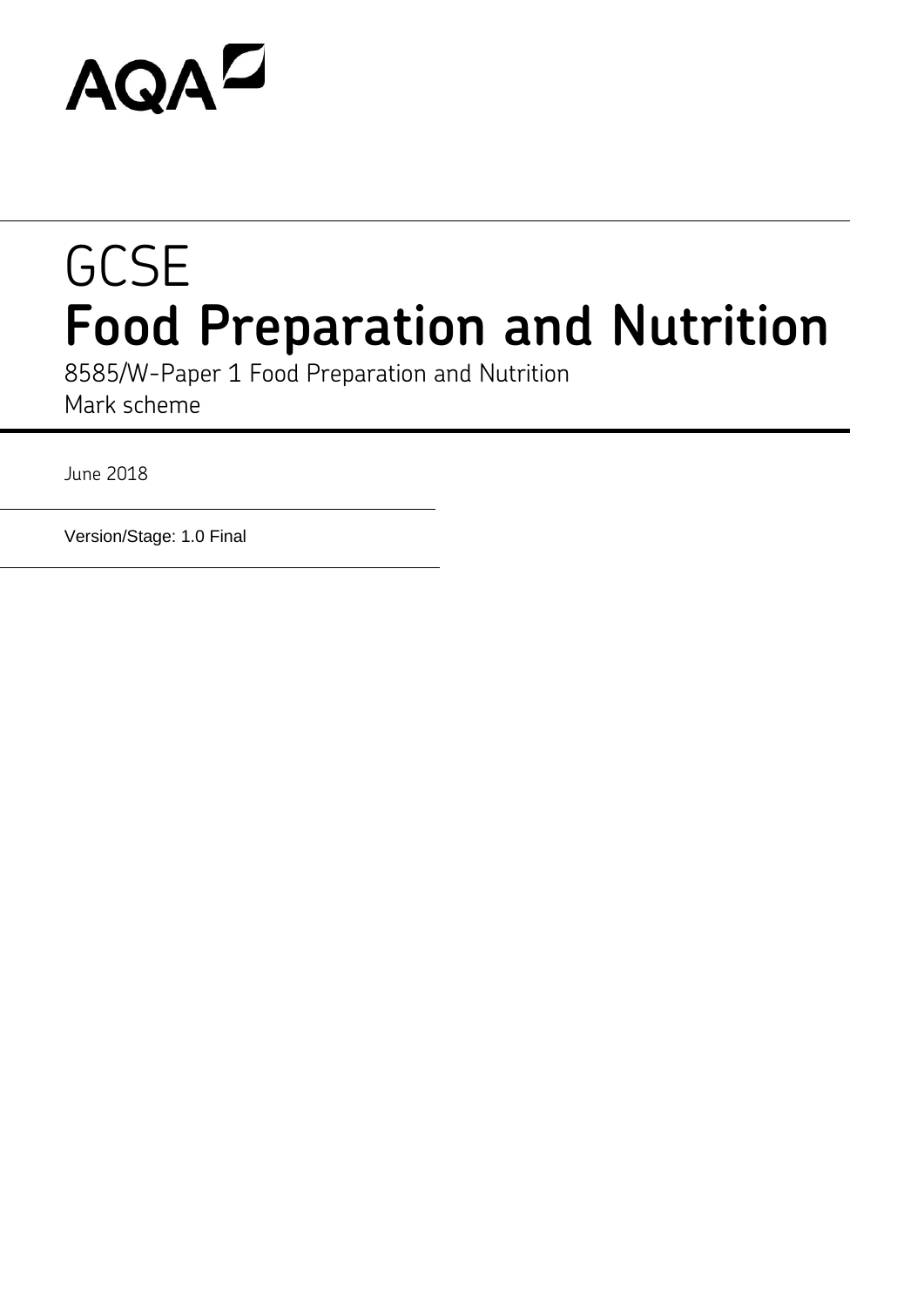Mark schemes are prepared by the Lead Assessment Writer and considered, together with the relevant questions, by a panel of subject teachers. This mark scheme includes any amendments made at the standardisation events which all associates participate in and is the scheme which was used by them in this examination. The standardisation process ensures that the mark scheme covers the students' responses to questions and that every associate understands and applies it in the same correct way. As preparation for standardisation each associate analyses a number of students' scripts. Alternative answers not already covered by the mark scheme are discussed and legislated for. If, after the standardisation process, associates encounter unusual answers which have not been raised they are required to refer these to the Lead Assessment Writer.

It must be stressed that a mark scheme is a working document, in many cases further developed and expanded on the basis of students' reactions to a particular paper. Assumptions about future mark schemes on the basis of one year's document should be avoided; whilst the guiding principles of assessment remain constant, details will change, depending on the content of a particular examination paper.

Further copies of this mark scheme are available from aqa.org.uk

Copyright © 2018 AQA and its licensors. All rights reserved.

AQA retains the copyright on all its publications. However, registered schools/colleges for AQA are permitted to copy material from this booklet for their own internal use, with the following important exception: AQA cannot give permission to schools/colleges to photocopy any material that is acknowledged to a third party even for internal use within the centre.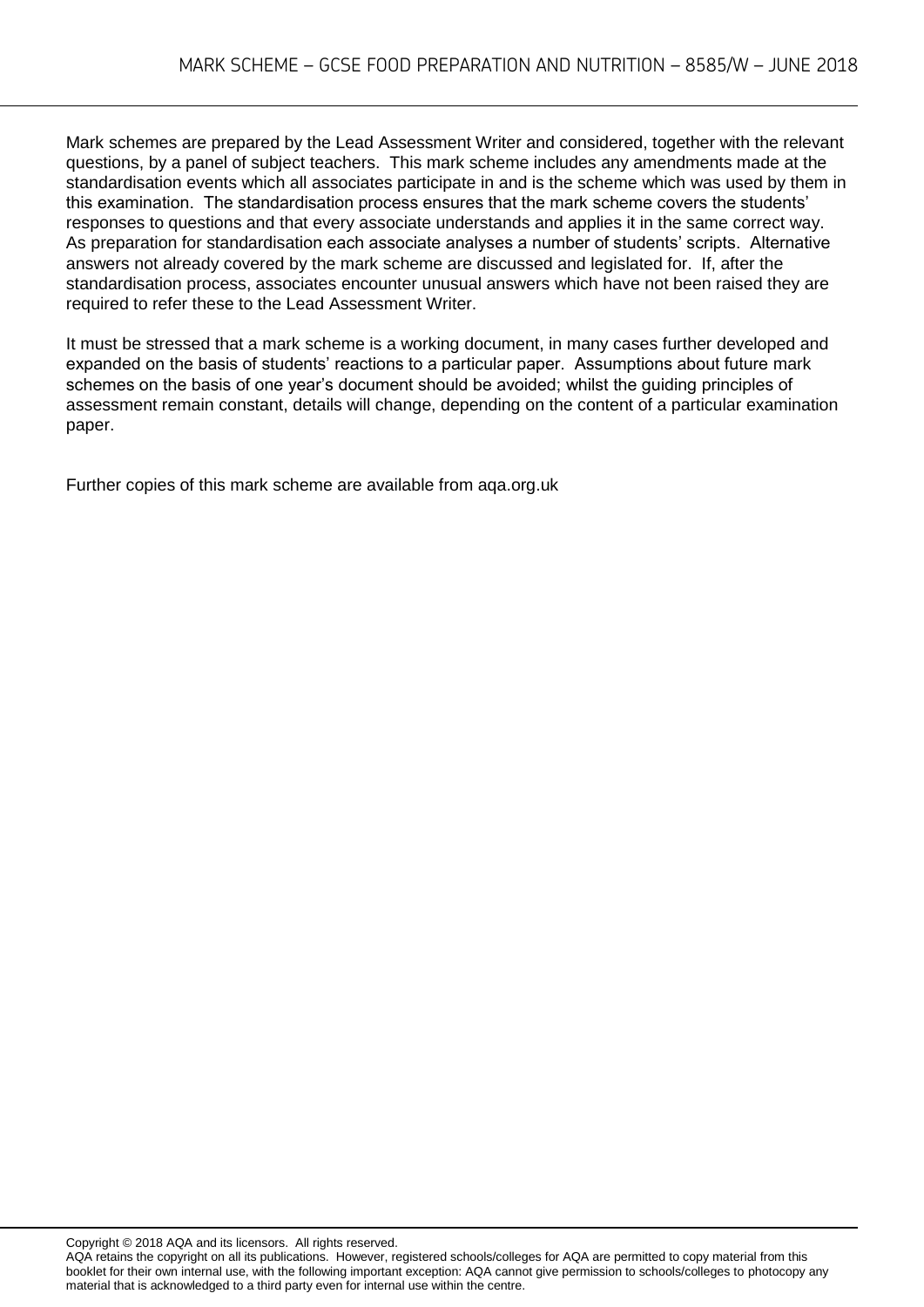## Level of response marking instructions

Level of response mark schemes are broken down into levels, each of which has a descriptor. The descriptor for the level shows the average performance for the level. There are marks in each level.

Before you apply the mark scheme to a student's answer read through the answer and annotate it (as instructed) to show the qualities that are being looked for. You can then apply the mark scheme.

### Step 1 Determine a level

Start at the lowest level of the mark scheme and use it as a ladder to see whether the answer meets the descriptor for that level. The descriptor for the level indicates the different qualities that might be seen in the student's answer for that level. If it meets the lowest level then go to the next one and decide if it meets this level, and so on, until you have a match between the level descriptor and the answer. With practice and familiarity you will find that for better answers you will be able to quickly skip through the lower levels of the mark scheme.

When assigning a level you should look at the overall quality of the answer and not look to pick holes in small and specific parts of the answer where the student has not performed quite as well as the rest. If the answer covers different aspects of different levels of the mark scheme you should use a best fit approach for defining the level and then use the variability of the response to help decide the mark within the level, ie if the response is predominantly level 3 with a small amount of level 4 material it would be placed in level 3 but be awarded a mark near the top of the level because of the level 4 content.

#### Step 2 Determine a mark

Once you have assigned a level you need to decide on the mark. The descriptors on how to allocate marks can help with this. The exemplar materials used during standardisation will help. There will be an answer in the standardising materials which will correspond with each level of the mark scheme. This answer will have been awarded a mark by the Lead Examiner. You can compare the student's answer with the example to determine if it is the same standard, better or worse than the example. You can then use this to allocate a mark for the answer based on the Lead Examiner's mark on the example.

You may well need to read back through the answer as you apply the mark scheme to clarify points and assure yourself that the level and the mark are appropriate.

Indicative content in the mark scheme is provided as a guide for examiners. It is not intended to be exhaustive and you must credit other valid points. Students do not have to cover all of the points mentioned in the Indicative content to reach the highest level of the mark scheme.

An answer which contains nothing of relevance to the question must be awarded no marks.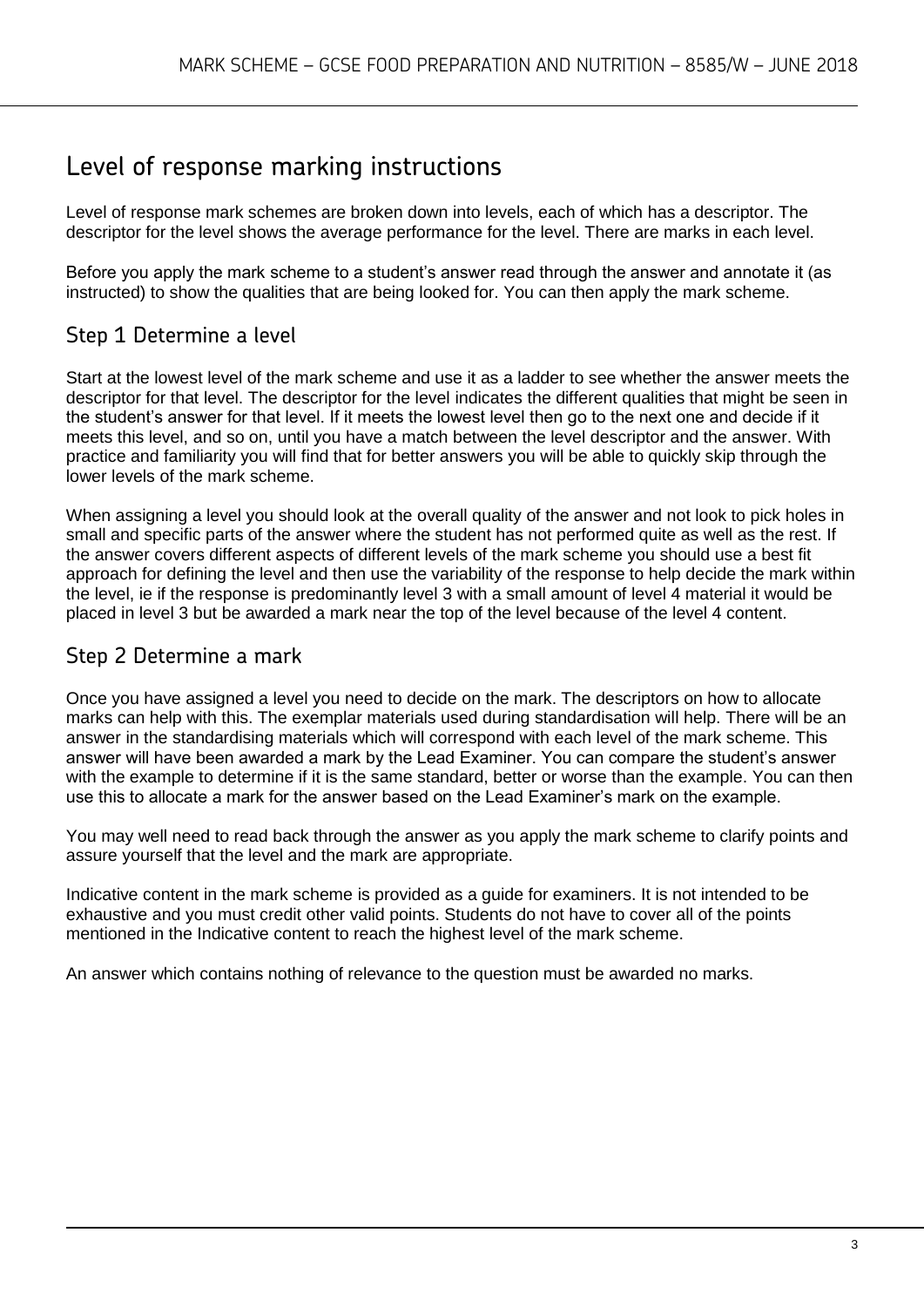|          | <b>Section A</b>                                                |                                |                       |
|----------|-----------------------------------------------------------------|--------------------------------|-----------------------|
| Question | <b>Answer Key</b>                                               | <b>Assessment</b><br>Objective | <b>Total</b><br>marks |
| 1.01     | D - Vitamin is the only micronutrient                           | AO <sub>1</sub>                | 1                     |
| 1.02     | D – Coeliac disease is an intolerance to wheat                  | AO <sub>1</sub>                | 1                     |
| 1.03     | C - Anaemia is linked to iron deficiency                        | AO <sub>1</sub>                | 1                     |
| 1.04     | $C$ – The % of energy recommended from carbohydrate is:<br>50%. | AO <sub>1</sub>                | 1                     |
| 1.05     | $D - 5^{\circ}C$ to 63 $^{\circ}C$ is the danger zone           | AO <sub>1</sub>                | 1                     |
| 1.06     | A – Room temperature is correct storage condition               | AO <sub>1</sub>                | 1                     |
| 1.07     | D - simmering, boiling, poaching are all water based<br>methods | AO <sub>1</sub>                | 1                     |
| 1.08     | A - Sneezing into food is bacterial contamination               | AO <sub>1</sub>                | 1                     |
| 1.09     | B – Convection is when heat is transferred through liquids      | AO <sub>1</sub>                | 1                     |
| 1.10     | B - Vitamins B and C are water soluble vitamins                 | AO <sub>1</sub>                | 1                     |
| 1.11     | A - Brown surface is caused by caramelisation                   | AO <sub>1</sub>                | 1                     |
| 1.12     | D - Vitamin D helps the body to absorb Calcium                  | AO <sub>1</sub>                | 1                     |
| 1.13     | C - Flour is the only primary processed food                    | AO <sub>1</sub>                | 1                     |
| 1.14     | B - Eggs are the only free range food                           | AO <sub>1</sub>                | 1                     |
| 1.15     | C - Flour has an extraction rate                                | AO <sub>1</sub>                | 1                     |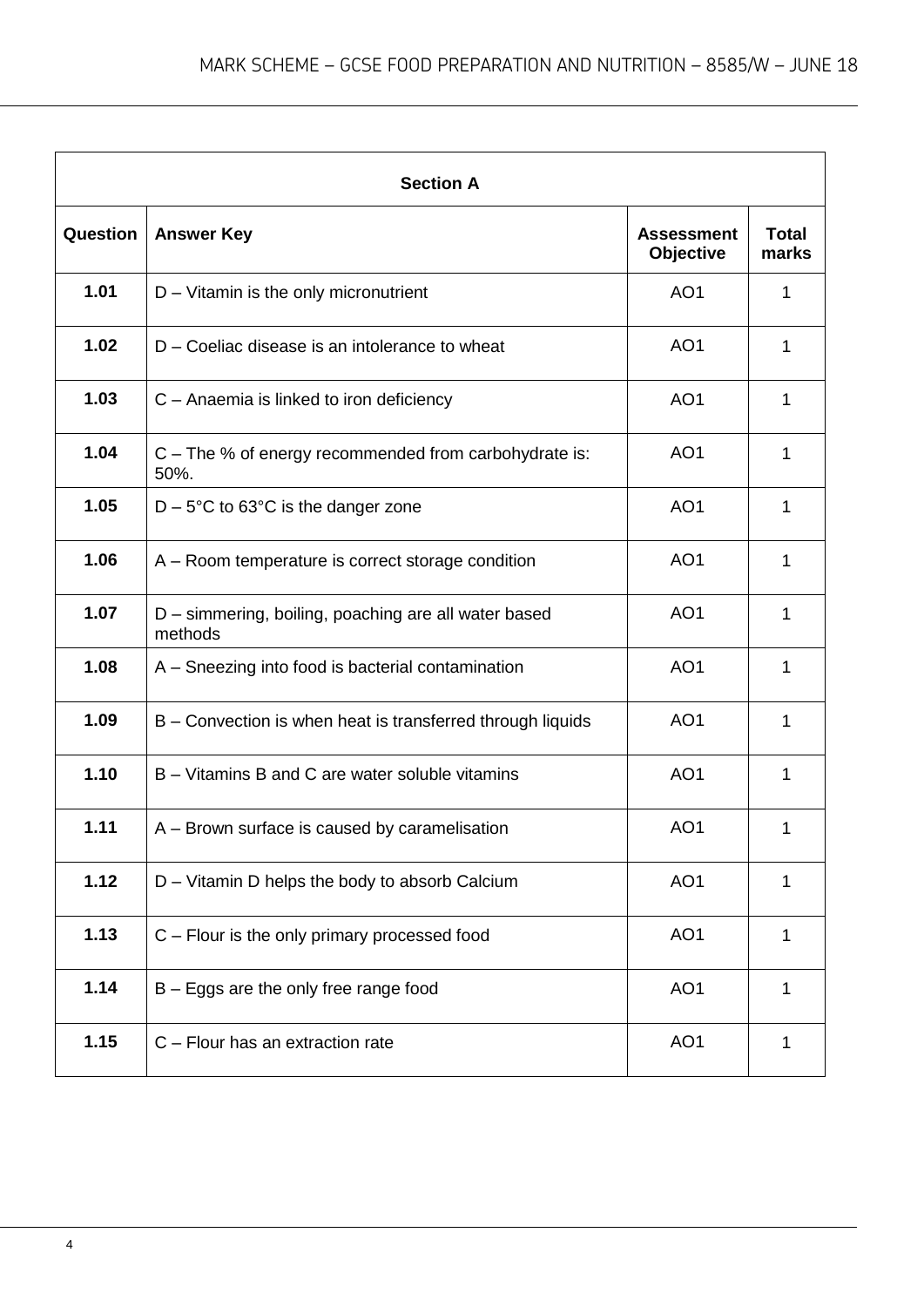| 1.16 | A – Apples are affected by enzymic browning | AO <sub>1</sub> |  |
|------|---------------------------------------------|-----------------|--|
| 1.17 | $D$ – Food miles is the correct term        | AO <sub>1</sub> |  |
| 1.18 | A – Vitamin A is an antioxidant             | AO <sub>1</sub> |  |
| 1.19 | C - Serving suggestions                     | AO <sub>1</sub> |  |
| 1.20 | C – Nutrients are added in fortification    | AO <sub>1</sub> |  |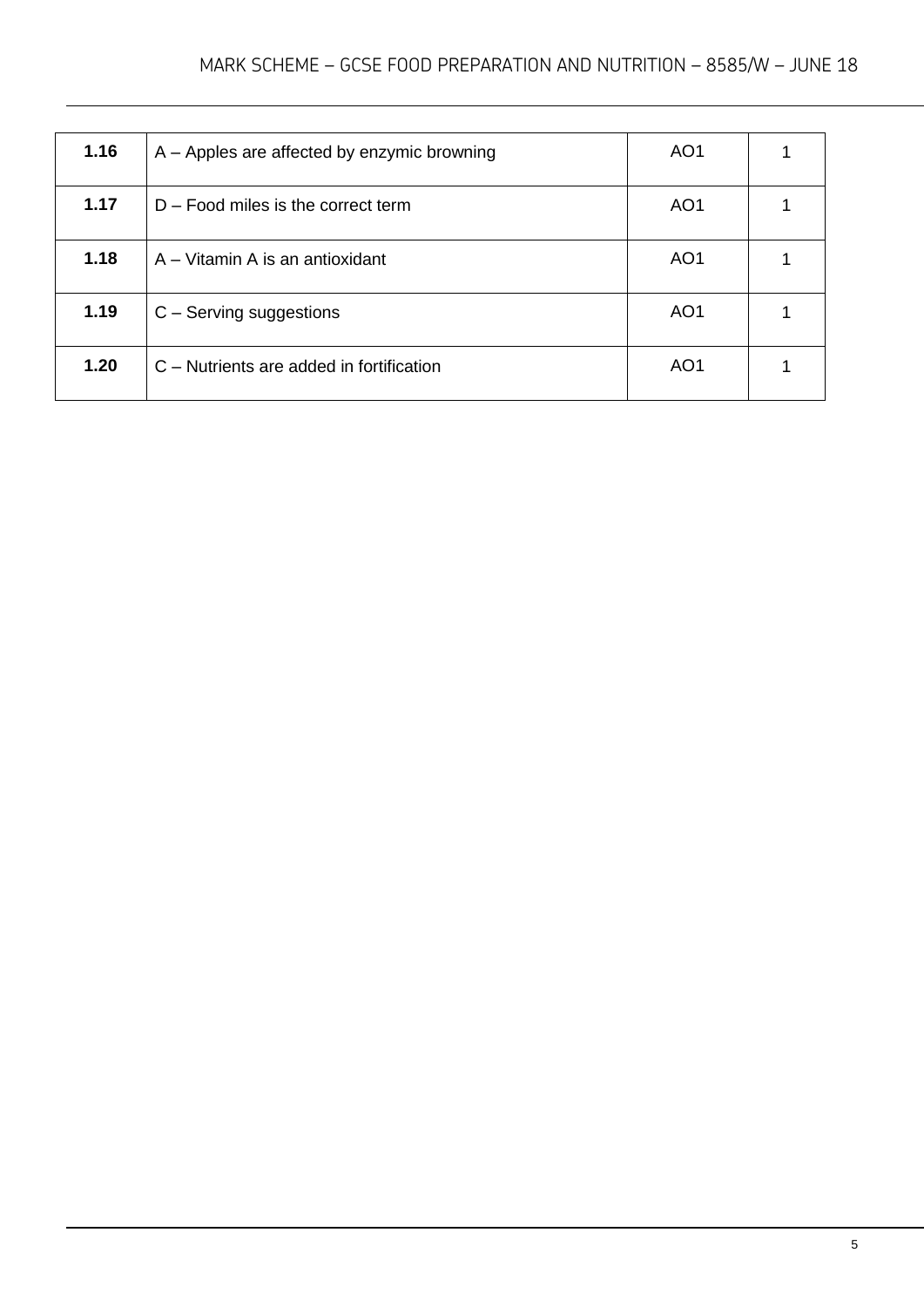| Qu | <b>Part</b> | <b>Marking guidance</b>                                                                                                        | <b>Total</b><br>marks |
|----|-------------|--------------------------------------------------------------------------------------------------------------------------------|-----------------------|
| 02 | 1           | Give four personal hygiene rules that must be followed by<br>people serving food.                                              | 4                     |
|    |             | <b>Marking guidance</b>                                                                                                        |                       |
|    |             | The question is assessed against AO1                                                                                           |                       |
|    |             | Students will recall knowledge and understanding of personal<br>hygiene when serving food. Do not give credit for food safety. |                       |
|    |             | 1 mark for each correct response given either from the list below or<br>other relevant responses worthy of credit.             |                       |
|    |             | Indicative content:                                                                                                            |                       |
|    |             | • tie back hair                                                                                                                |                       |
|    |             | • cover long hair/beards with hair nets                                                                                        |                       |
|    |             | • personal habits: Do not cough, spit, pick nose or sneeze over                                                                |                       |
|    |             | foods. Do not chew when serving food.                                                                                          |                       |
|    |             | • do not put fingers into food being served, use clean teaspoon<br>each time tasting foods                                     |                       |
|    |             | • do not double dip when tasting food is ready for serving                                                                     |                       |
|    |             | • clothing: Wear protective clothing e.g. clean aprons                                                                         |                       |
|    |             | • wear disposable gloves when handling food                                                                                    |                       |
|    |             | • wash hands before serving food                                                                                               |                       |
|    |             | • wash hands after e.g. using the toilet, on return from outside, after                                                        |                       |
|    |             | handling raw foods                                                                                                             |                       |
|    |             | • keep fingernails short and clean<br>• do not wear nail varnish or false nails                                                |                       |
|    |             | • do not allow sweat to go onto food.                                                                                          |                       |
|    |             | • use tongs and other utensils not fingers.                                                                                    |                       |
|    |             | · do not lick fingers or cooking utensils.                                                                                     |                       |
|    |             | • use blue gloves when handling different types of food e.g. cooked<br>and raw.                                                |                       |
|    |             | • cover any cuts with a protective, blue/ bright coloured plaster                                                              |                       |
|    |             | • do not wear jewellery                                                                                                        |                       |
|    |             | • do not serve food if suffering from illness, sickness, diarrhoea or<br>fever.                                                |                       |
|    |             | • other relevant responses                                                                                                     |                       |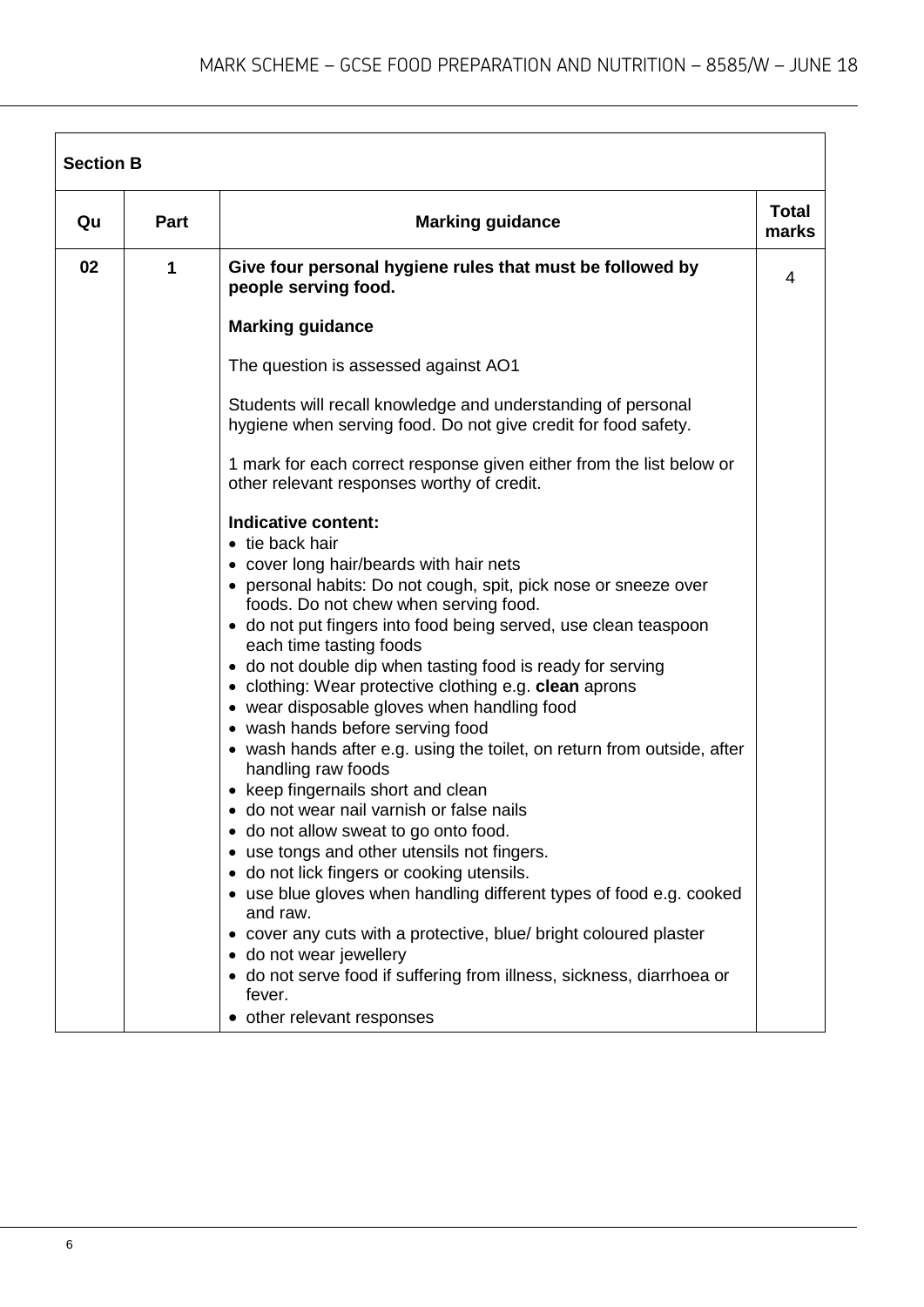|  | State two food safety rules that must be used for each of the<br>following. Explain why each rule is needed.                                                                         |                                                                                                                                                                                                                                                                                                                |         |
|--|--------------------------------------------------------------------------------------------------------------------------------------------------------------------------------------|----------------------------------------------------------------------------------------------------------------------------------------------------------------------------------------------------------------------------------------------------------------------------------------------------------------|---------|
|  | <b>Marking guidance</b>                                                                                                                                                              |                                                                                                                                                                                                                                                                                                                |         |
|  | This question is assessed against AO2. Students will apply their<br>knowledge and understanding of food safety to specified foods.                                                   |                                                                                                                                                                                                                                                                                                                |         |
|  | In each section:                                                                                                                                                                     |                                                                                                                                                                                                                                                                                                                |         |
|  | Response identifies two correct safety rules and a<br>valid explanation for each                                                                                                     |                                                                                                                                                                                                                                                                                                                | 4 marks |
|  | Response correctly identifies two safety rules but only<br>one of these has a valid explanation                                                                                      |                                                                                                                                                                                                                                                                                                                | 3 marks |
|  | Responses correctly identifies either two safety rules<br>but with incorrect or no explanations or correctly<br>identifies one safety rule which is linked to a valid<br>explanation |                                                                                                                                                                                                                                                                                                                | 2 marks |
|  | Response correctly identifies one food safety rule                                                                                                                                   |                                                                                                                                                                                                                                                                                                                | 1 mark  |
|  | No answer worthy of credit                                                                                                                                                           |                                                                                                                                                                                                                                                                                                                | 0 marks |
|  | One mark for rule, one mark for the explanation<br>Key terms such as high risk, bacteria multiply need qualification for<br>award of credit at AO2                                   |                                                                                                                                                                                                                                                                                                                |         |
|  | Indicative content for:<br>Storage of fresh, cooked prawns:                                                                                                                          |                                                                                                                                                                                                                                                                                                                |         |
|  | Food safety rule                                                                                                                                                                     | Explanation                                                                                                                                                                                                                                                                                                    |         |
|  | Store as soon as possible                                                                                                                                                            | • Slow down microbial                                                                                                                                                                                                                                                                                          |         |
|  | Cool before putting in fridge<br>• Do not leave in warm place<br>e.g. room temp/danger zone                                                                                          | growth/deterioration<br>• Bacteria multiply more rapidly<br>in warm temperatures<br>• Bacteria multiply rapidly<br>between 5 to 63°C. Bacteria                                                                                                                                                                 |         |
|  | • Store at 0 to below 5°C<br>Store in refrigerator .Not on<br>lower shelf.<br>Store in freezer -18C<br>$\bullet$                                                                     | multiply every 20 minutes<br>• Bacteria multiply slowly in<br>cold temperatures. Dormant<br>in freezer.<br>• They must be stored at below<br>5°C to prevent pathogenic<br>bacteria multiplying<br>• Prawns should not be stored<br>in the danger zone of 5 to<br>$63^{\circ}$ C<br>• To prevent food poisoning |         |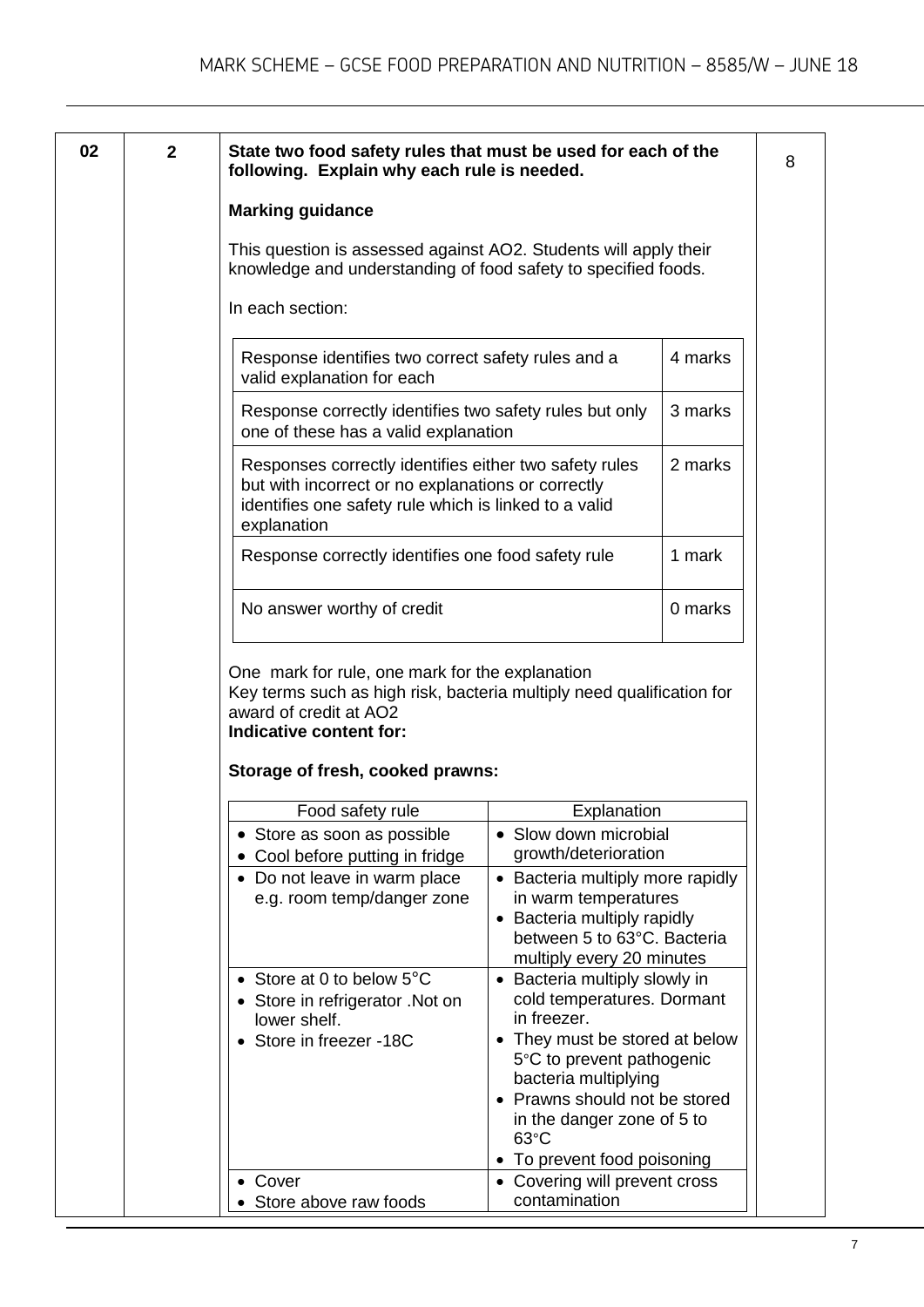| • Cover in air tight container                                              | • Prevents possible cross<br>contamination                                                                                                                    |  |
|-----------------------------------------------------------------------------|---------------------------------------------------------------------------------------------------------------------------------------------------------------|--|
| • Use by use by date                                                        | • Use by indicates when food<br>is still safe to eat<br>• Prawns are a perishable high<br>risk food which are ready to<br>eat and may cause food<br>poisoning |  |
| • Use oldest foods first<br>• Label prawns clearly with<br>date             | • Allows for stock rotation and<br>the food with shorter use by<br>date is used first                                                                         |  |
| • Check internal temperatures<br>of refrigerator                            | • Check that refrigerator is<br>maintained at correct<br>temperature                                                                                          |  |
|                                                                             |                                                                                                                                                               |  |
| Indicative content for:<br>Reheating of cooked chicken:                     |                                                                                                                                                               |  |
| Food safety rule                                                            | Explanation                                                                                                                                                   |  |
| • Use a sterilised food probe to<br>check the core temperature              | • Food probes are accurate<br>and provide a digital reading                                                                                                   |  |
| • Only reheat once                                                          | • Bacterial growth is more<br>likely if food is reheated more<br>than once                                                                                    |  |
| • Reheat core temperature to<br>$75^{\circ}$ C<br>• Reheat until piping hot | • The core of the chicken<br>should be 75°C. Food<br>poisoning risk if pathogenic<br>bacteria not destroyed.<br>Bacteria will begin to be                     |  |
|                                                                             | destroyed after 75°C                                                                                                                                          |  |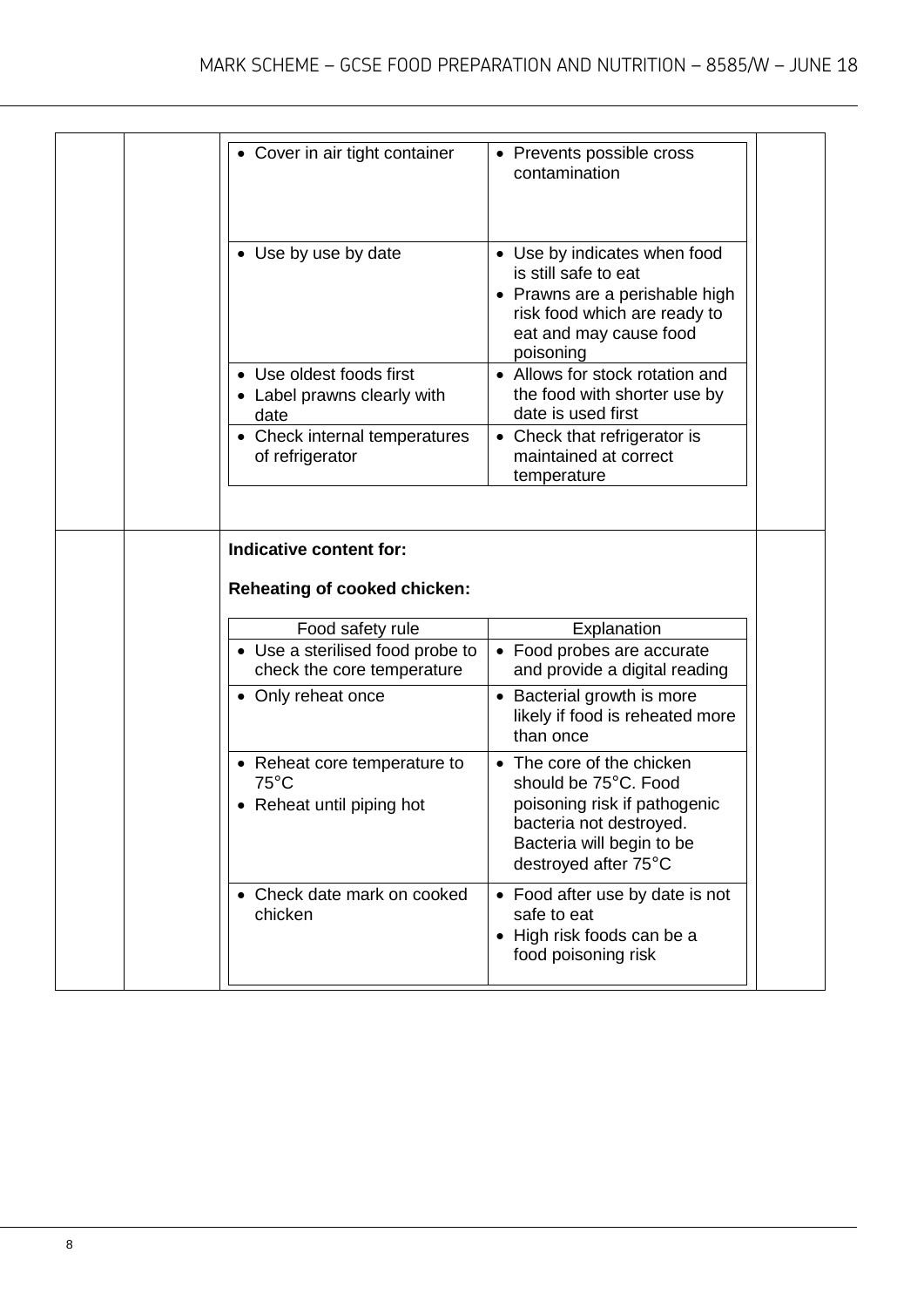| 03 | 1 | Information about two meals is given below. You should use<br>this information when answering the question that follows.<br>With reference to the ingredients, nutrient content and<br>reference intake for each of the dishes, assess the suitability of<br>each meal for an elderly person.<br>Evaluate which meal is the healthier choice. Include justified<br>reasons in your answer. |                   | 12 <sub>2</sub> |
|----|---|--------------------------------------------------------------------------------------------------------------------------------------------------------------------------------------------------------------------------------------------------------------------------------------------------------------------------------------------------------------------------------------------|-------------------|-----------------|
|    |   | <b>Marking guidance</b>                                                                                                                                                                                                                                                                                                                                                                    |                   |                 |
|    |   | This question is assessed against AO4.                                                                                                                                                                                                                                                                                                                                                     |                   |                 |
|    |   | Students will analyse the information given and evaluate each of the<br>meals in relation to the health of an elderly person.                                                                                                                                                                                                                                                              |                   |                 |
|    |   | Responses will include detailed factual explanations<br>and qualified reasons which justify an appropriate<br>meal choice and show thorough knowledge and<br>understanding of the dietary needs of the elderly.<br>There will be a good balance between analysis and<br>evaluation.                                                                                                        | $9 - 12$<br>marks |                 |
|    |   | Analysis is excellent and comparison of the meals is<br>thorough and makes reference to at least 5-6 separate<br>points relating to the ingredients, nutrient content<br>and/or reference intake referred to in the indicative<br>content.                                                                                                                                                 |                   |                 |
|    |   | <b>Evaluation</b> makes sound judgements and accurate<br>conclusions are drawn which highlight elements<br>required for a healthy diet for an elderly person and<br>include 5-6 relevant justified reasons which are linked<br>to analysis/findings.                                                                                                                                       |                   |                 |
|    |   | Responses will include some factual explanations<br>linked to the dietary needs of the elderly and will<br>include qualified reasons which justify an appropriate<br>meal choice and show knowledge and understanding<br>of the dietary needs.<br>Response may be stronger in either analysis or<br>evaluation                                                                             | $5 - 8$<br>marks  |                 |
|    |   | <b>Analysis</b> is good and comparison of the meals makes<br>reference to 3-4 separate points relating to the<br>ingredients, nutrient content and/or reference intake<br>referred to in the indicative content.                                                                                                                                                                           |                   |                 |
|    |   | <b>Evaluation</b> draws some conclusions which highlight<br>points required for a healthy diet, some for an elderly<br>person and includes 3-4 relevant justified reasons<br>which are linked to analysis/findings.                                                                                                                                                                        |                   |                 |
|    |   | <b>Responses</b> will include limited factual explanations<br>linked to the dietary needs of the elderly and will                                                                                                                                                                                                                                                                          | $1 - 4$<br>marks  |                 |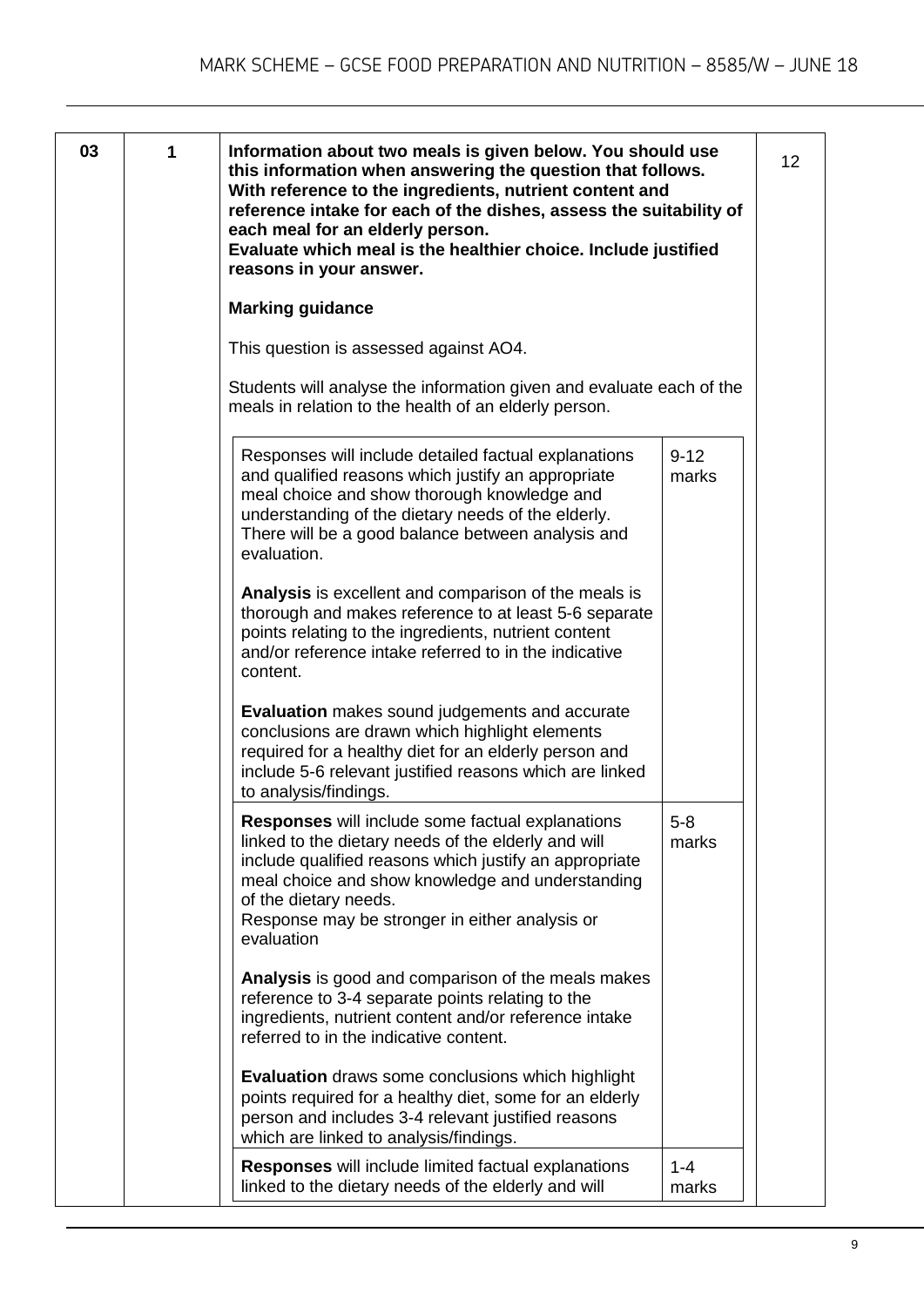| include reasons to justify a meal choice that shows<br>basic knowledge and understanding of the dietary<br>needs. There may be an imbalance between analysis<br>and evaluation where one aspect may be omitted or<br>stronger.                                                                                      |         |
|---------------------------------------------------------------------------------------------------------------------------------------------------------------------------------------------------------------------------------------------------------------------------------------------------------------------|---------|
| Analysis is limited and comparison of the meals<br>makes reference to 1-2 separate points relating to the<br>ingredients, nutrient content and/or reference intake<br>referred to in the indicative content.                                                                                                        |         |
| <b>Evaluation</b> draws basic conclusions with limited<br>reference to the requirements of a healthy diet for an<br>elderly person and includes 1-2 reasons linked to their<br>analysis of the data provided.                                                                                                       |         |
| Nothing worthy of credit                                                                                                                                                                                                                                                                                            | 0 marks |
| <b>Analysis</b><br>Energy: Both the fish pie meal and the meat pie meal are within the<br>expected RI for a main meal in a day with a third of the energy<br>requirements. The meat pie is higher with 33% and if the elderly<br>person is sedentary this would be more of a concern than 20% for                   |         |
| the fish pie meal. Calories will come mainly from carbohydrates<br>(potatoes – the main ingredient) in the fish pie meeting the % energy<br>requirements.<br>Calories will come from other ingredients e.g. cheese/fat.                                                                                             |         |
| Protein: 31g in fish pie giving 68% of daily needs compared to 26g<br>and 58% of daily needs in meat pie. Over half of daily needs<br>provided by both pies.                                                                                                                                                        |         |
| Carbohydrates: fish pie has 48g 21% RI which is slightly less than<br>the meat pie but the meat pie is better in terms of sugar content at<br>4.1g 5% compared to 11g and 13% RI in the fish pie.                                                                                                                   |         |
| Fats: meat pie at 39g 56%RI has considerably more than the fish pie<br>with only 11g 16% RI, meat pie high in saturated fats giving 110% RI<br>more than the daily needs in only one meal. Compared to only 4g<br>20%RI in the fish pie. This is due to the fat used in the pastry and in<br>roasting the potatoes. |         |
| Vitamin A: Fish pie has more than double the amount than the meat<br>pie.                                                                                                                                                                                                                                           |         |
| Vitamin B12: fish pie has more than the meat pie meal.                                                                                                                                                                                                                                                              |         |
| Vitamin C: the extra vegetables in the fish pie help to provide most                                                                                                                                                                                                                                                |         |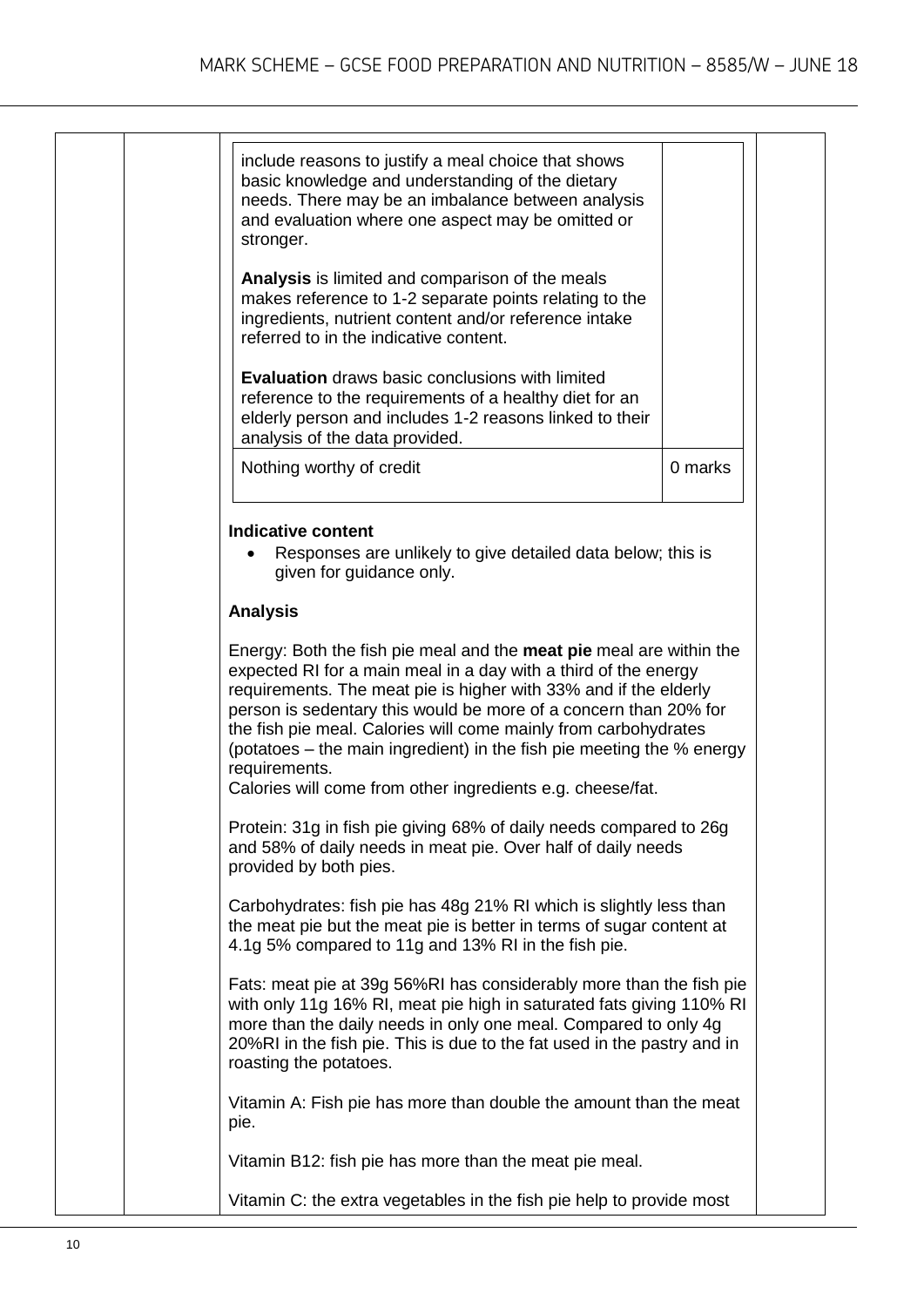|  | vitamin C making it a better choice with 64mg compared to only<br>5.9mg in the meat pie meal.                                                                                                                                                                                                                                                              |  |
|--|------------------------------------------------------------------------------------------------------------------------------------------------------------------------------------------------------------------------------------------------------------------------------------------------------------------------------------------------------------|--|
|  | Vitamin D provided by milk, fat: fish pie meal provides over twice as<br>much as the meat pie meal, this will come mainly from the milk, fat.<br>Calcium: a good amount 266mg is provided by the fish meal<br>compared to only 27 mg in the meat pie meal.                                                                                                 |  |
|  | Salt: 9% of daily needs provided by the fish pie meal compared to a<br>high 33% in the meat pie meal.                                                                                                                                                                                                                                                      |  |
|  | Iron: similar amounts are found in both meals 2.7 mg in the fish pie<br>compared to 2 mg in the meat pie meal. More will be needed<br>elsewhere in the diet if daily needs are to be met.                                                                                                                                                                  |  |
|  | <b>Evaluation</b>                                                                                                                                                                                                                                                                                                                                          |  |
|  | Overall the fish pie provides the better for the dietary needs for an<br>elderly person. This is true in both macro and micro nutrients.                                                                                                                                                                                                                   |  |
|  | Energy/carbohydrates: elderly need fewer calories as they are less<br>active. A diet high in calories could lead to obesity and related health<br>problems, energy will come from the starch based carbohydrates.<br>The sugar is low in both pies and is intrinsic not free sugar.                                                                        |  |
|  | Protein needed by elderly for maintenance and repair and as<br>secondary source of energy. The protein is HBV and the fish pie<br>helps to meet the Eatwell guidance of 2 portions of fish a week.                                                                                                                                                         |  |
|  | Fats: meat pie is very high which could put elderly at risk of heart<br>disease, strokes and obesity if eaten on a regular basis. Fish pie is a<br>much better choice. The salmon will include omega 3 fatty acids<br>which are better for health and help to prevent coronary heart<br>disease.                                                           |  |
|  | Vitamins A and C: are antioxidants and can help to prevent heart<br>disease and some cancers. Vitamins A can help prevent age related<br>eye conditions in the elderly. Vitamin C helps with general good<br>health and fighting infections so valuable to the elderly.                                                                                    |  |
|  | Vitamin B12: a good amount of B12 is thought to help the elderly by<br>helping with memory, red blood cells and nerves. The fish pie is the<br>better choice.                                                                                                                                                                                              |  |
|  | Calcium and vit D: the fish pie is the best choice. Calcium is needed<br>by the elderly for healthy teeth and bones both of which deteriorate<br>with age. Vit D is needed to help the absorption of calcium, to<br>prevent osteoporosis; many elderly have a diet that is deficient in vit<br>D so there is a need to provide more elsewhere in the diet. |  |
|  | Salt: the elderly are more susceptible to health conditions later in life<br>and blood pressure needs to be at an acceptable level. Excess salt<br>in the diet is a contributory factor to high blood pressure so low<br>amounts of this are needed, Meat pie is particularly high.                                                                        |  |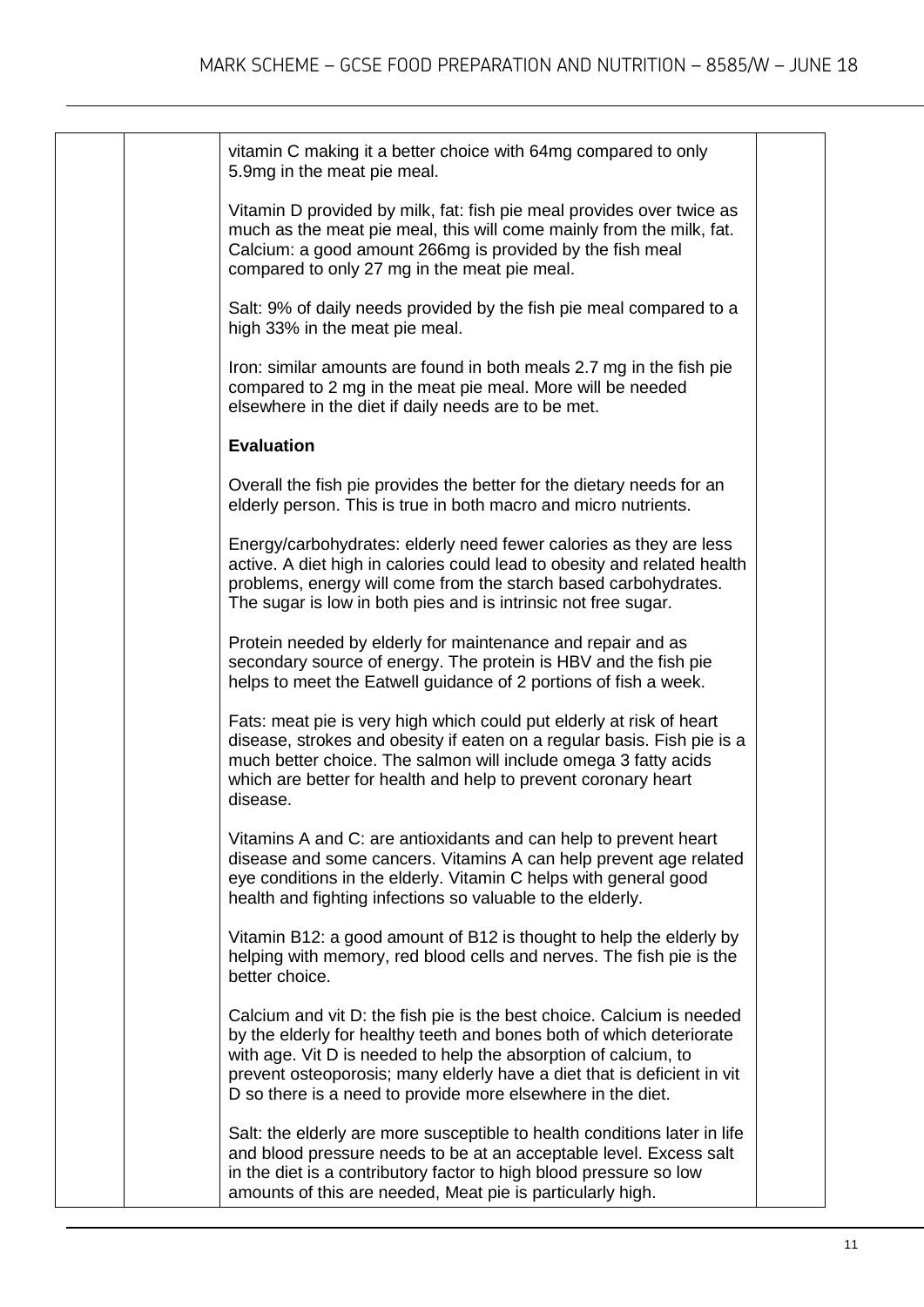| Iron: the elderly need to maintain a good amount of iron in the diet to<br>help prevent anaemia, to help with the absorption of vit C and to<br>prevent gum disease. It is important to eat vit C and iron rich foods<br>together both meals contain both nutrients. |  |
|----------------------------------------------------------------------------------------------------------------------------------------------------------------------------------------------------------------------------------------------------------------------|--|
| Accept other valid responses.                                                                                                                                                                                                                                        |  |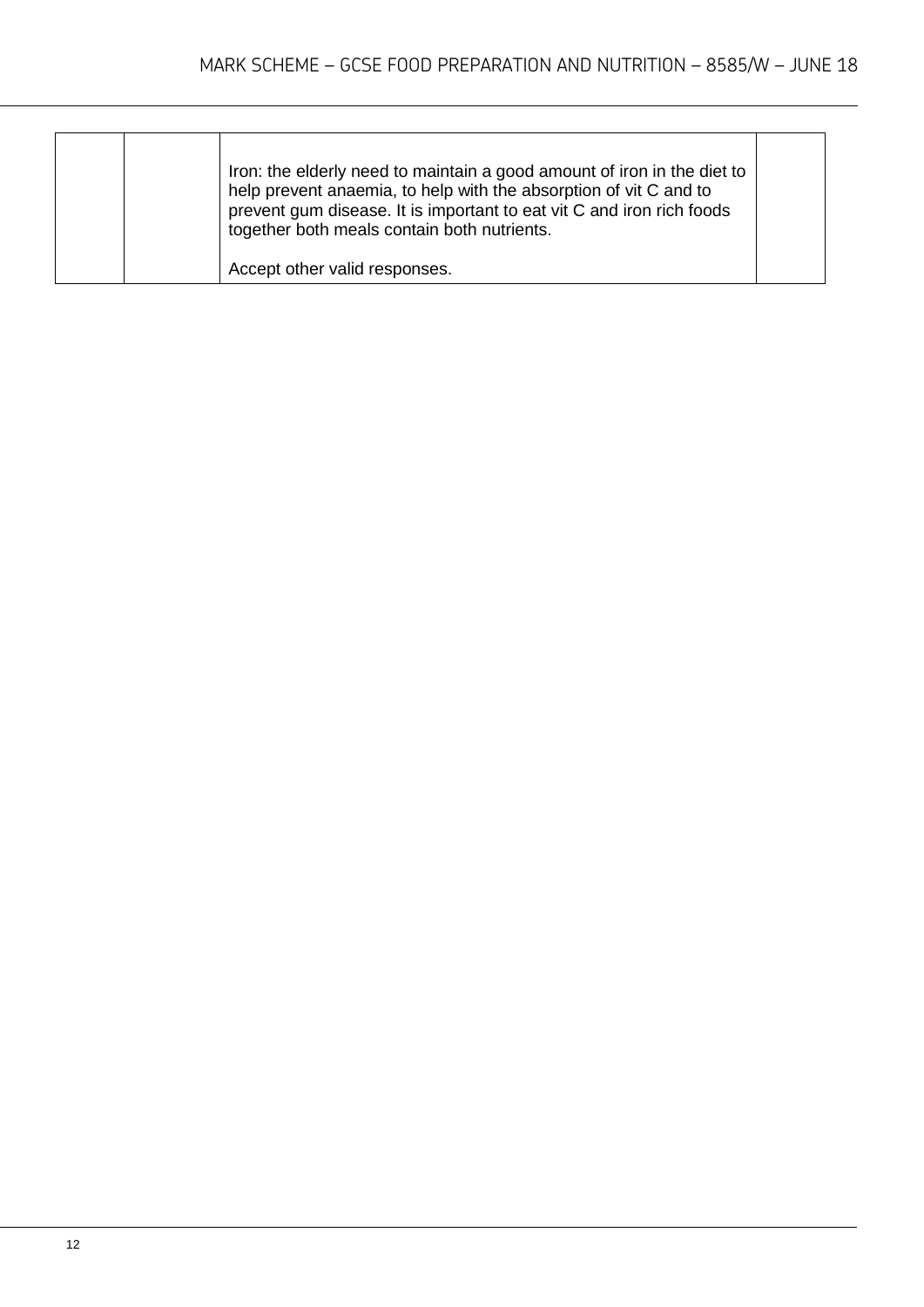| 03<br>$\mathbf{2}$ | Explain why dietary fibre is important in the body. Suggest<br>ways the meat pie and roast potatoes can be modified to<br>include more dietary fibre.                                                                                                                                                                                                                                                                                                                              |                  |
|--------------------|------------------------------------------------------------------------------------------------------------------------------------------------------------------------------------------------------------------------------------------------------------------------------------------------------------------------------------------------------------------------------------------------------------------------------------------------------------------------------------|------------------|
|                    | <b>Marking guidance</b>                                                                                                                                                                                                                                                                                                                                                                                                                                                            |                  |
|                    | This question is assessed against AO1.<br>Students will demonstrate understanding of dietary fibre within the<br>given meal                                                                                                                                                                                                                                                                                                                                                        |                  |
|                    | Response shows thorough understanding of dietary<br>fibre, why it is needed and can identify ways of<br>improving the fibre content of the meat pie and roast<br>potatoes.                                                                                                                                                                                                                                                                                                         | $5-6$<br>marks   |
|                    | Response shows good understanding of dietary fibre,<br>why it is needed and can identify ways of improving<br>the fibre content of the meat pie and roast potatoes.                                                                                                                                                                                                                                                                                                                | $3 - 4$<br>marks |
|                    | Response shows basic understanding of dietary fibre,<br>why it is needed and/or may identify ways of<br>improving the fibre content of the meat pie and roast<br>potatoes.                                                                                                                                                                                                                                                                                                         | $1 - 2$<br>marks |
|                    | No answer worthy of credit.                                                                                                                                                                                                                                                                                                                                                                                                                                                        | 0 marks          |
|                    | constipation<br>Indicative content:<br>Why dietary fibre is important in the body:<br>• health and function of digestive system<br>• supports weight control as slow energy release, feeling of fullness.<br>• prevention of some bowel disease e.g. constipation,<br>· diverticulitis,<br>cancer<br>lowers the risk of heart disease, type 2 diabetes<br>provides soluble fibre which reduces cholesterol level<br>$\bullet$<br>• fibre helps the removal of waste from the body. |                  |
|                    |                                                                                                                                                                                                                                                                                                                                                                                                                                                                                    |                  |
|                    | Ways of improving dietary fibre content of the meat pie and roast<br>potatoes:<br>increase amount of wholemeal flour used in pastry/gravy<br>• use of oats in the pastry<br>• increase amount of vegetables in the pie e.g. carrots<br>• leaving the skin on vegetables where possible                                                                                                                                                                                             |                  |
|                    | • change the pastry lid to a crumble including wholemeal flour, oats,<br>seeds nuts etc<br>• serve jacket potatoes instead of roast potatoes.                                                                                                                                                                                                                                                                                                                                      |                  |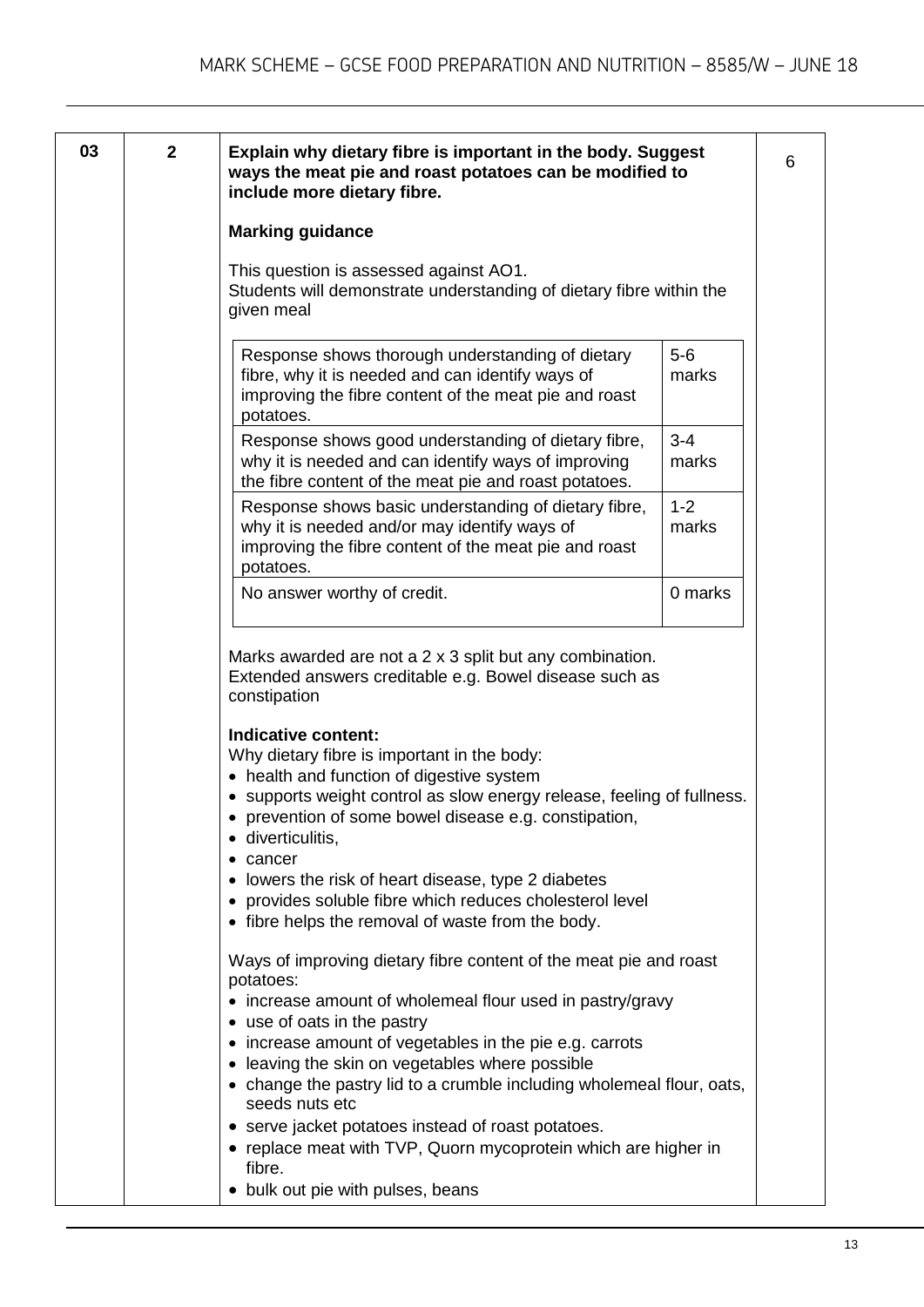|  | replace potatoes with sweet potatoes which are higher in fibre. |  |
|--|-----------------------------------------------------------------|--|
|  | Do not accept accompaniments or desserts added to meal          |  |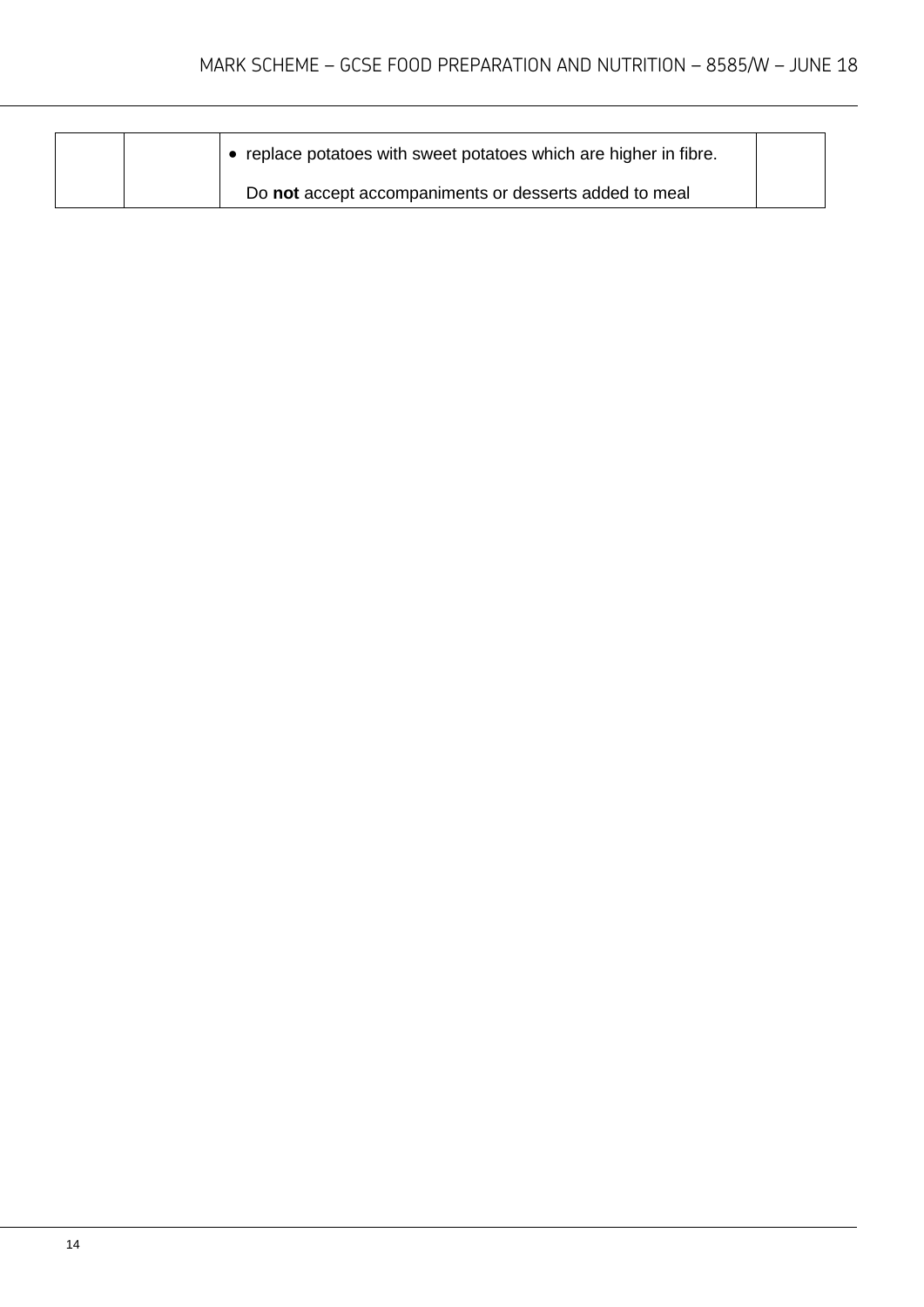| 03 | 3 | Explain the function of the following ingredients when making<br>shortcrust pastry.                                                                                                                                                                                                                                                    | 4 |
|----|---|----------------------------------------------------------------------------------------------------------------------------------------------------------------------------------------------------------------------------------------------------------------------------------------------------------------------------------------|---|
|    |   | <b>Marking guidance</b>                                                                                                                                                                                                                                                                                                                |   |
|    |   | This question is assessed against AO1.                                                                                                                                                                                                                                                                                                 |   |
|    |   | Students will demonstrate understanding of the use of different<br>ingredients used in pastry making.                                                                                                                                                                                                                                  |   |
|    |   | Maximum of 2 marks for plain flour, 2 marks for fats<br>Indicative content:                                                                                                                                                                                                                                                            |   |
|    |   | Plain flour:<br>• plain flour does not rise making pastry appearance flatter/prevents<br>rising<br>• the flour is the bulk ingredient and starch forms the structure of<br>the pastry<br>• low gluten content gives a short crumb texture as pastry is less<br>elastic/stretchy.<br>• Dextrinization /browning takes place in the oven |   |
|    |   | Fats:<br>• fats such as lard add short texture as fats coats the flour<br>preventing gluten formation<br>• fat prevents flour particles from absorbing water which gives a<br>crumbly shorter texture<br>• butter may improve sensory attributes such as colour and flavour                                                            |   |
|    |   | Do not accept fat binding ingredients                                                                                                                                                                                                                                                                                                  |   |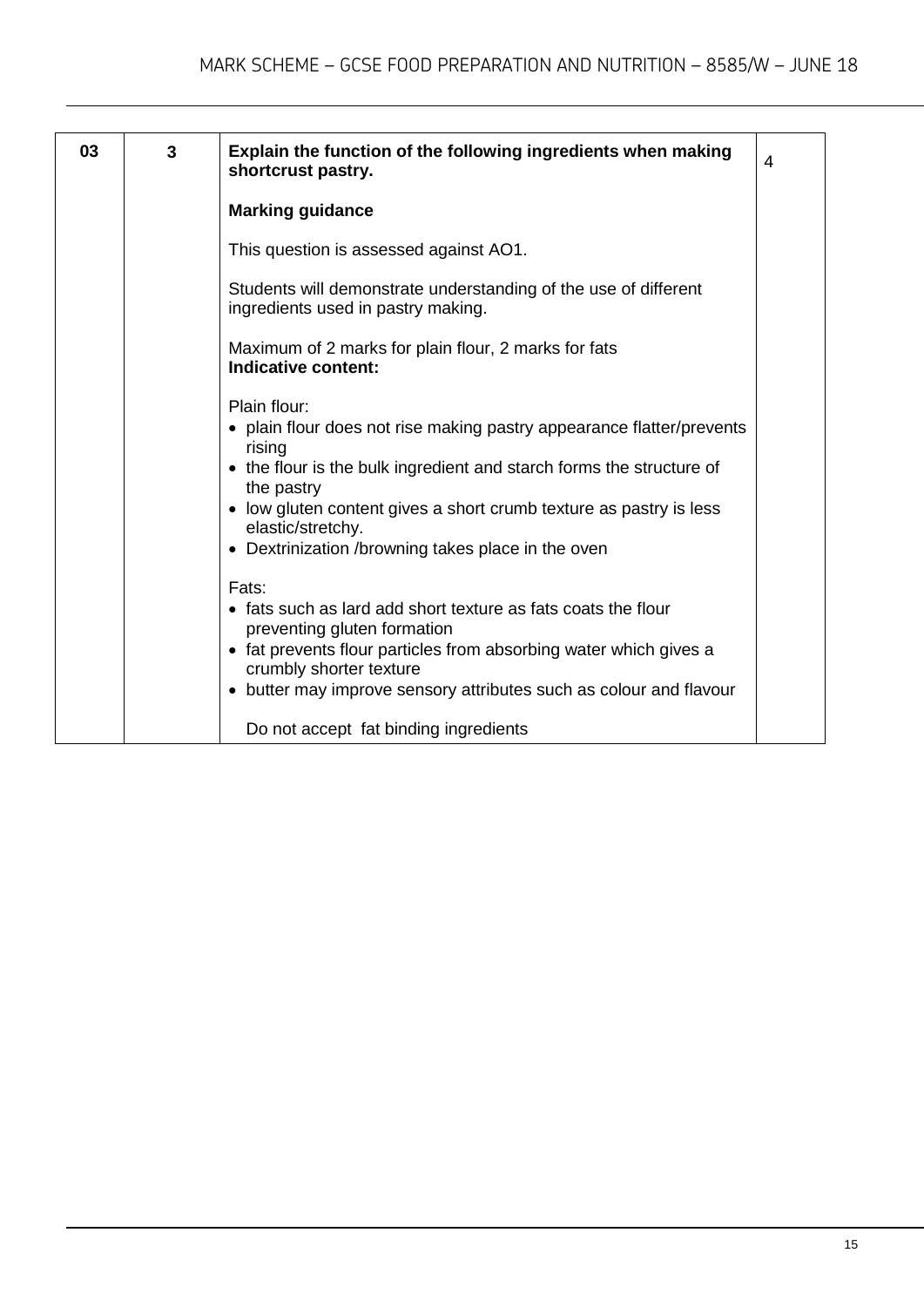| 04 | Complete Table 2 below to match the sauce with the correct<br>sauce making method.<br><b>Marking guidance</b>                        | 3<br>$(3 \times 1)$<br>mark) |
|----|--------------------------------------------------------------------------------------------------------------------------------------|------------------------------|
|    | This question is assessed against AO1<br>Students will recall knowledge of sauce making methods.<br>One mark for each correct match. |                              |
|    | Hollandaise - emulsion.<br>• Roux/all in one – starch/ starch based.<br>• Tomato pasta $-$ reduction.                                |                              |

| 04 | $\mathbf{2}$ | Give three reasons why it is important to stir a flour based<br>sauce.                                                                                                                                                                                                             | 3 |
|----|--------------|------------------------------------------------------------------------------------------------------------------------------------------------------------------------------------------------------------------------------------------------------------------------------------|---|
|    |              | <b>Marking guidance</b>                                                                                                                                                                                                                                                            |   |
|    |              | This question is assessed against AO1<br>Students will recall knowledge of flour based sauces.                                                                                                                                                                                     |   |
|    |              | Even distribution of ingredients.<br>To prevent sticking.<br>To prevent burning/ browning.<br>• For even cooking.<br>To prevent lumps/ smooth texture<br>• To achieve the desired/correct consistency.<br>To allow for full gelatinisation/ thickening<br>Other relevant responses |   |
|    |              | Award 1 mark for each correct point.                                                                                                                                                                                                                                               |   |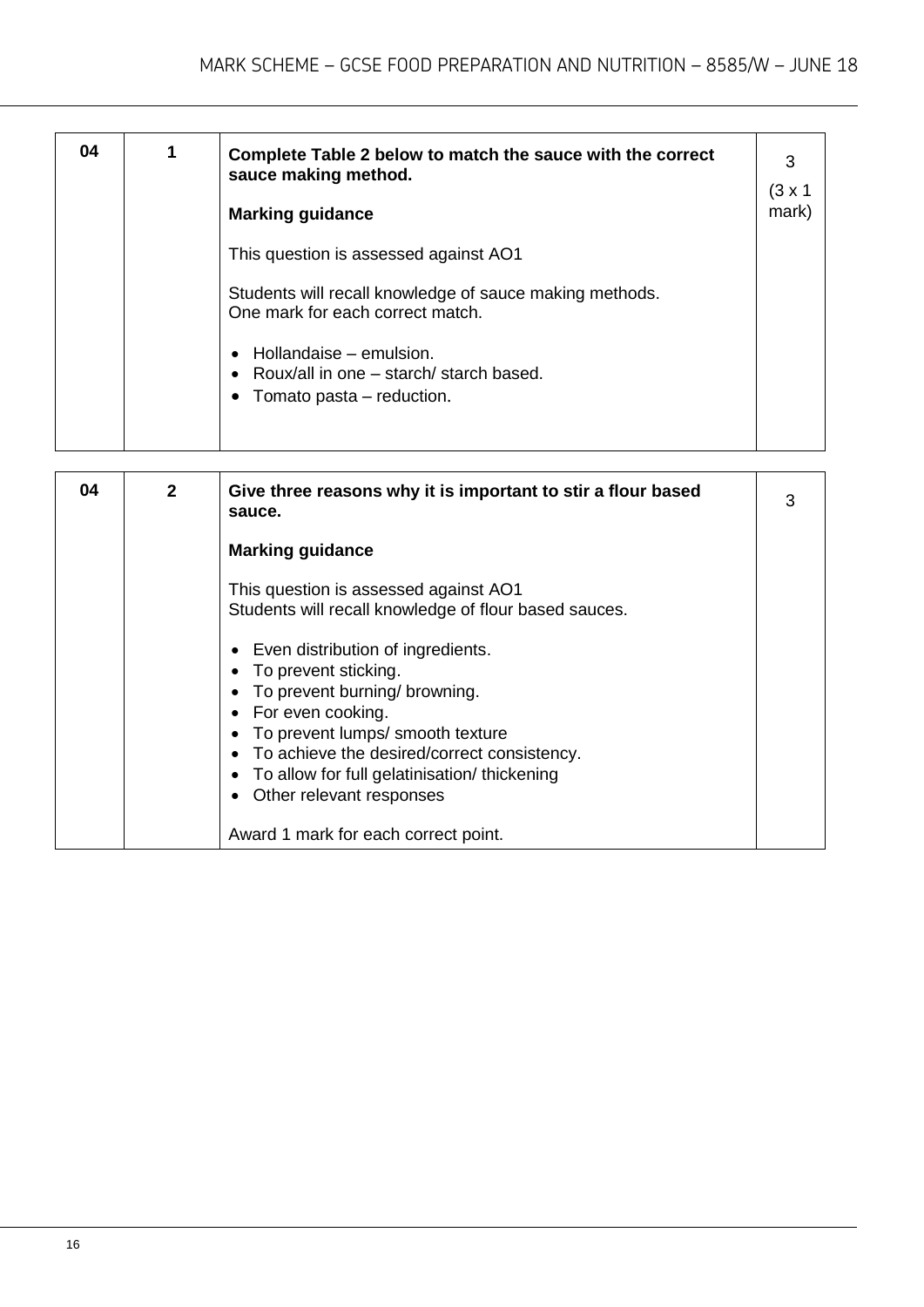| 3 | Explain how gelatinisation takes place when making a starch<br>based sauce.                                                                                                                                              |                  |
|---|--------------------------------------------------------------------------------------------------------------------------------------------------------------------------------------------------------------------------|------------------|
|   | <b>Marking guidance</b>                                                                                                                                                                                                  |                  |
|   | This question is assessed against AO2.                                                                                                                                                                                   |                  |
|   | Students will apply their knowledge and understanding of<br>gelatinisation to a given dish.                                                                                                                              |                  |
|   | Response shows thorough knowledge and<br>understanding of the term gelatinisation and has<br>applied this to a starch based sauce. Details will<br>include reference to at least one correct temperature<br>for a stage. | $5-6$<br>marks   |
|   | Response shows good knowledge and understanding<br>of the term gelatinisation and has applied this to a<br>starch based sauce.                                                                                           | $3 - 4$<br>marks |
|   | Response shows basic knowledge and understanding<br>of the term gelatinisation and has applied this to a<br>starch based sauce.                                                                                          | $1 - 2$<br>marks |
|   | No answer worthy of credit.                                                                                                                                                                                              | 0 marks          |
|   | Indicative content:<br>• starch granules in cold liquid sink to the bottom of the pan so need<br>to be agitated/mixed                                                                                                    |                  |
|   |                                                                                                                                                                                                                          |                  |
|   | • starch granules spread through the liquid before heating<br>• the starch granules begin to absorb the liquid<br>• when heated<br>$\bullet$ at 60 $^{\circ}$ C                                                          |                  |
|   | starch granules begin to swell<br>• as granules get bigger need regular stirring to prevent them<br>sticking together and forming lumps<br>• at 80 $^{\circ}$ C                                                          |                  |
|   | • the granules will burst releasing the starch into the liquid<br>• the starch thickens the mixture.<br>$\bullet$ at 100 $^{\circ}$ C                                                                                    |                  |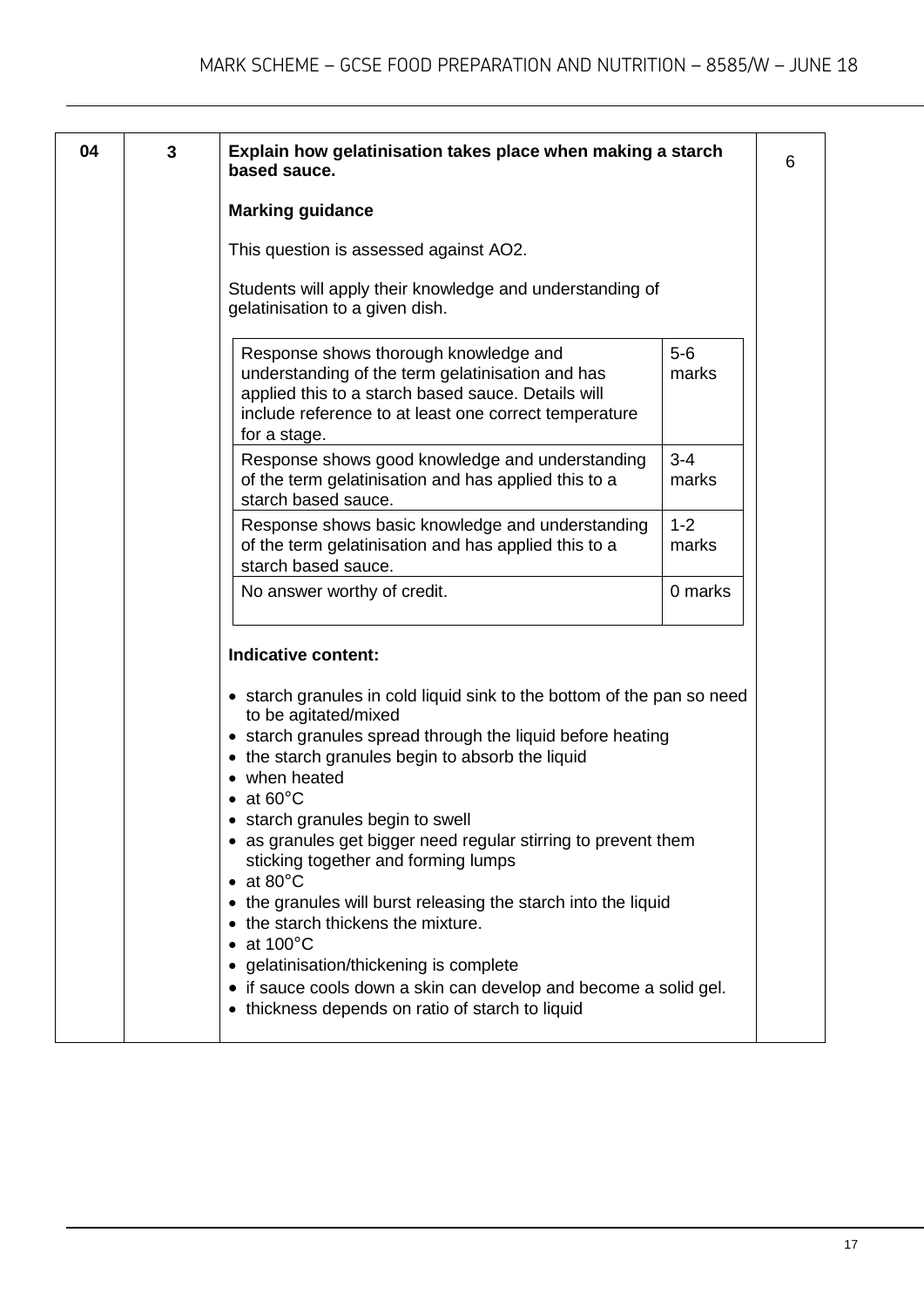| 04 | 4 | Describe how the following raising agents work. Give an<br>example of a recipe that uses each method.                                                     | $2 \times 4$<br>marks |
|----|---|-----------------------------------------------------------------------------------------------------------------------------------------------------------|-----------------------|
|    |   | <b>Marking guidance</b>                                                                                                                                   |                       |
|    |   | This question is assessed against AO2.                                                                                                                    |                       |
|    |   | Students will apply their knowledge and understanding of raising<br>agents using the terms given.                                                         |                       |
|    |   | For each term the following marking guidance is given.                                                                                                    |                       |
|    |   | 1 marks for raising agent<br>2 marks for description<br>1 mark for recipe<br>Indicative content:                                                          |                       |
|    |   | Answers may relate to either or both types of chemical raising<br>agents.                                                                                 |                       |
|    |   | Chemical raising agents:<br>identify bicarbonate of soda or baking soda<br>Description<br>• when mixed with acidic ingredients (e.g. yoghurt, buttermilk, |                       |
|    |   | soured cream) produces CO2<br>• if too much used gives an unpleasant taste and yellowish colour                                                           |                       |
|    |   | <b>Recipes</b><br>• used in strongly flavoured cakes e.g. gingerbread, sponges,<br>scones, cakes, soda bread, honeycomb.                                  |                       |
|    |   | identify baking powder made of bicarbonate of soda and an acid e.g.<br>cream of tartar and a filler e.g. cornflour<br>Description                         |                       |
|    |   | • added to SR flour by food manufacturers                                                                                                                 |                       |
|    |   | • when mixed with a liquid<br>• it reacts and produces CO2                                                                                                |                       |
|    |   |                                                                                                                                                           |                       |
|    |   | Recipes<br>• used in muffins, sponge, cakes.                                                                                                              |                       |
|    |   | Related to both:                                                                                                                                          |                       |
|    |   | • CO2 raises the mixture                                                                                                                                  |                       |
|    |   | • when CO2 gas bubbles are released                                                                                                                       |                       |
|    |   | • help air bubbles in mixture expand<br>• reaction is fast so dishes                                                                                      |                       |
|    |   | • must be mixed and put into oven quickly.                                                                                                                |                       |
|    |   | Biological raising agents:                                                                                                                                |                       |
|    |   | identifies yeast as raising agents                                                                                                                        |                       |
|    |   | Description<br>• when supplied with moisture, time, warmth and food (sugar,<br>starch)                                                                    |                       |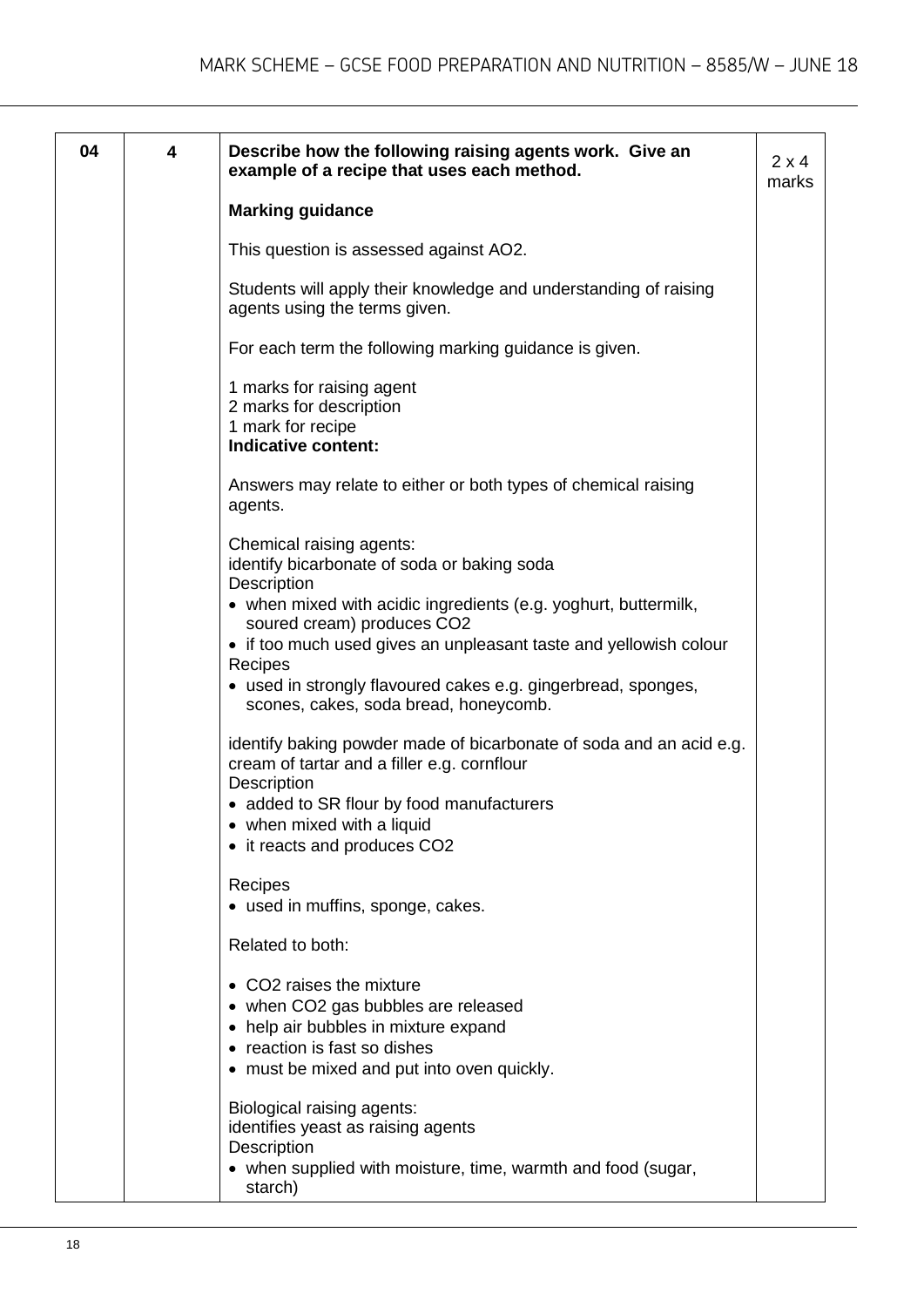| • breaks down food into carbon dioxide and alcohol<br>• causes fermentation/yeast respires anaerobically<br>• slow process<br>• CO2 gas causes bread to dough to expand when left in warm<br>place for a time<br>• yeast cells multiply and divide by budding<br>• CO2 bubbles expand with heat and produce steam and alcohol<br>• alcohol evaporates in heat of oven so none left in final product<br>• yeast cells will die if they come into contact with boiling water or<br>salt<br>Recipe<br>• used in breadmaking, Chelsea buns, pizza, garlic bread,<br>doughballs. |  |
|-----------------------------------------------------------------------------------------------------------------------------------------------------------------------------------------------------------------------------------------------------------------------------------------------------------------------------------------------------------------------------------------------------------------------------------------------------------------------------------------------------------------------------------------------------------------------------|--|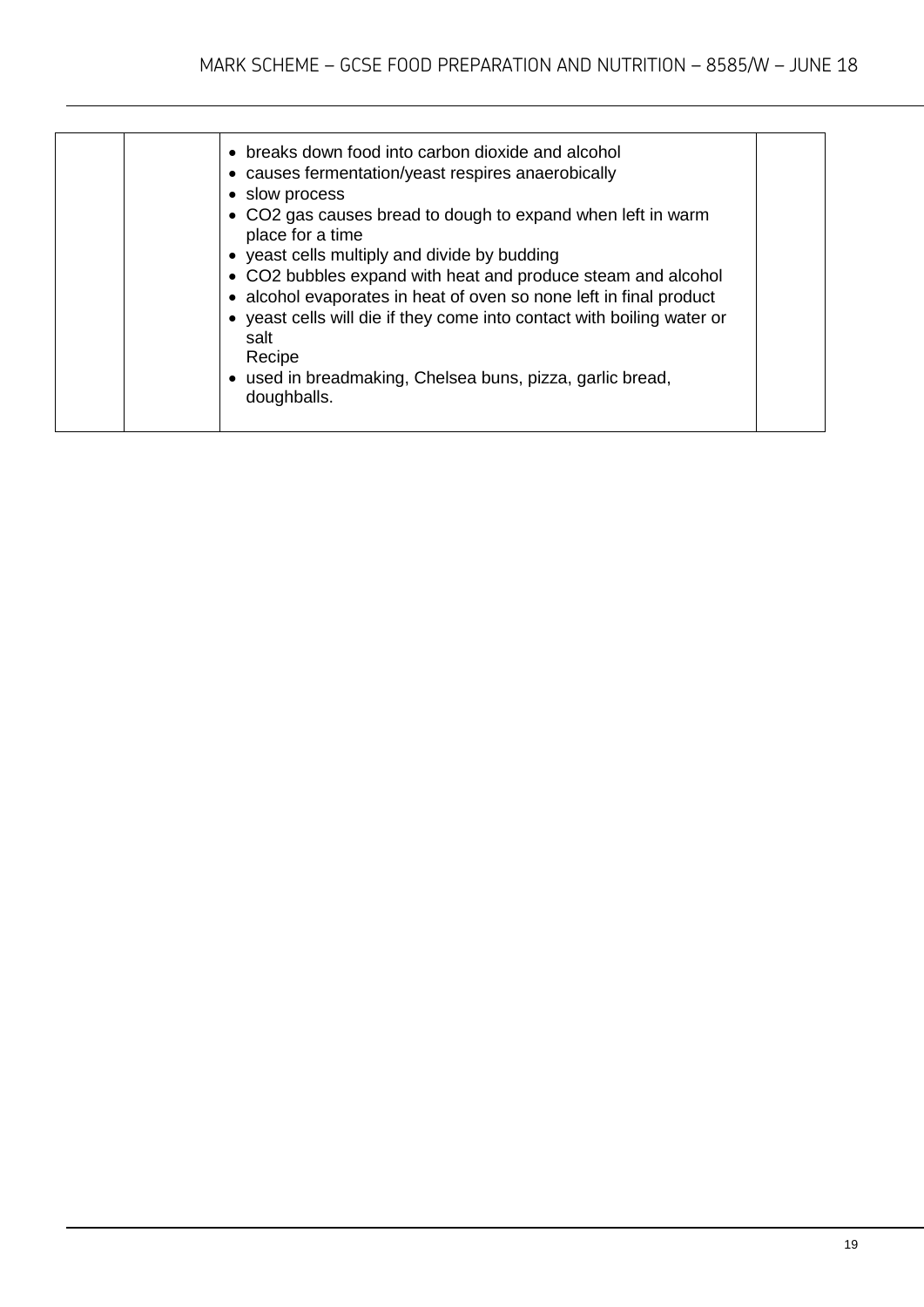| 05 | 1 | Sales of organic food and drinks in the UK are growing.                                                                                                                                                                                                  | 8 |
|----|---|----------------------------------------------------------------------------------------------------------------------------------------------------------------------------------------------------------------------------------------------------------|---|
|    |   | Analyse and evaluate why an increasing number of consumers<br>are choosing organic food and drinks.                                                                                                                                                      |   |
|    |   | <b>Marking guidance</b>                                                                                                                                                                                                                                  |   |
|    |   | This question is assessed against AO4.                                                                                                                                                                                                                   |   |
|    |   | Students must analyse the factors that influence food choices.<br>Evaluate reasons why more consumers are choosing organic foods                                                                                                                         |   |
|    |   | Responses will include accurate and detailed factual<br>$7 - 8$<br>explanations showing thorough knowledge and<br>marks<br>understanding of at least 4 different factors that relate<br>to the increase in consumers choosing organic food<br>and drinks |   |
|    |   | There will be a good balance between analysis and<br>evaluation                                                                                                                                                                                          |   |
|    |   | Analysis is excellent and makes reference to at least<br>four different factors that relate to the increase in<br>consumers choosing organic food and drinks                                                                                             |   |
|    |   | Evaluation will make sound judgements, linking<br>analysis to an increase in organic food and drinks<br>sales                                                                                                                                            |   |
|    |   | $5-6$<br>Responses will include some detailed factual<br>explanations showing knowledge and understanding<br>marks<br>of at least 3 different factors that relate to the increase<br>in consumers choosing organic food and drinks                       |   |
|    |   | Response may be stronger in either analysis or<br>evaluation                                                                                                                                                                                             |   |
|    |   | Analysis is good and makes reference to three<br>different factors relating to the increase in consumers<br>choosing organic food and drinks                                                                                                             |   |
|    |   | Evaluation will make some judgements, linking<br>analysis to an increase in organic food and drinks<br>sales                                                                                                                                             |   |
|    |   | Response will include limited factual explanations<br>$3 - 4$<br>which show basic knowledge and understanding of at<br>marks<br>least 2 factors that relate to the increase in consumers<br>choosing organic food and drinks                             |   |
|    |   | There may be an imbalance between analysis and<br>evaluation where one aspect may be omitted or<br>stronger                                                                                                                                              |   |
|    |   | Analysis makes reference to two different factors                                                                                                                                                                                                        |   |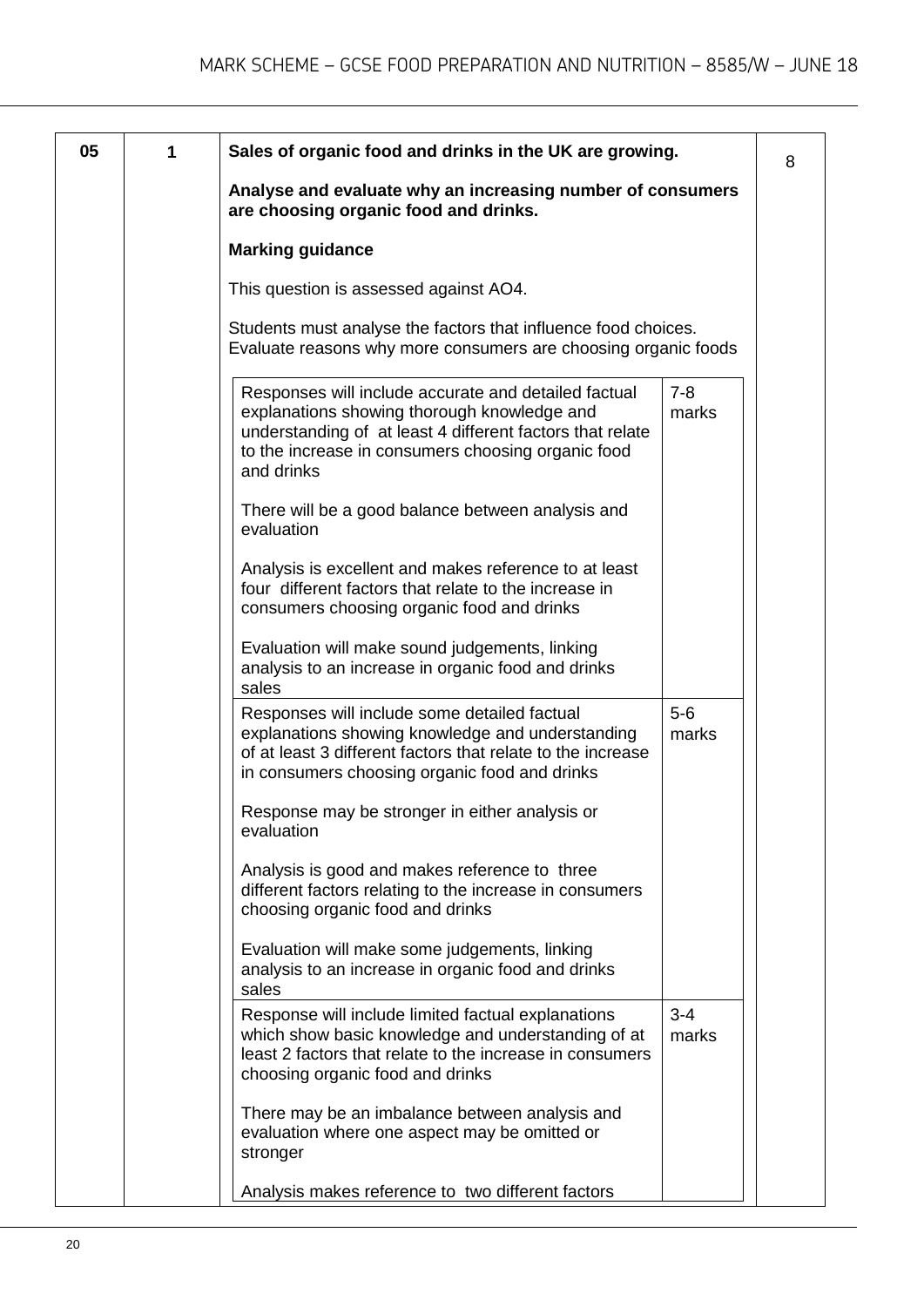| organic food and drinks             | relating to the increase in consumers choosing                                                                                                                                            |                                                            |                  |
|-------------------------------------|-------------------------------------------------------------------------------------------------------------------------------------------------------------------------------------------|------------------------------------------------------------|------------------|
| sales                               | Evaluation will make basic judgements, linking<br>analysis to an increase in organic food and drinks                                                                                      |                                                            |                  |
| organic foods                       | Responses will include few factual explanations<br>showing little knowledge and understanding of why<br>increasing numbers of consumers are choosing                                      |                                                            | $1 - 2$<br>marks |
| organic food and drinks sales       | Analysis is limited and makes reference to only one<br>factor relating to the increase in consumers choosing                                                                              |                                                            |                  |
| attempt to link to analysis         | Evaluation makes limited judgements with little                                                                                                                                           |                                                            |                  |
| No answer worthy of credit.         |                                                                                                                                                                                           |                                                            | 0 marks          |
| etc.                                | properties of food are improved by not using chemical fertilisers                                                                                                                         | • taste preferences - some people believe that the sensory |                  |
|                                     | • personal preferences – choosing foods a person believes to be<br>produced in an ethical/ more natural way                                                                               |                                                            |                  |
| pesticides may be better for health | • health – choosing foods that do not use artificial fertilisers and                                                                                                                      |                                                            |                  |
|                                     | • costs – e.g. paying a fair price for food. Organic foods have<br>become less expensive over recent years<br>• media - promotion of ethical food choices may encourage people            |                                                            |                  |
| to buy, promotion of market trends. | • food labelling – consumer awareness of soil association labels                                                                                                                          |                                                            |                  |
|                                     | which is associated with quality and natural growing<br>• availability – increased number of outlets selling organic foods<br>e.g. supermarkets, local shops, independent shops, catering |                                                            |                  |
|                                     | establishments, deliveries from farms<br>$\bullet$ ethical choice – consumers believe that they are supporting                                                                            |                                                            |                  |
|                                     | farmers in producing good quality food<br>• food miles – consumers are encouraged to buy food with low food<br>miles, many local farms produce organic produce                            |                                                            |                  |
| • environmental concerns:           | care about the environment and natural wildlife that                                                                                                                                      |                                                            |                  |
|                                     | develops in organic farming<br>organic food is better for the environment as many<br>pesticides used in conventional/intensive farming don't<br>break down in water                       |                                                            |                  |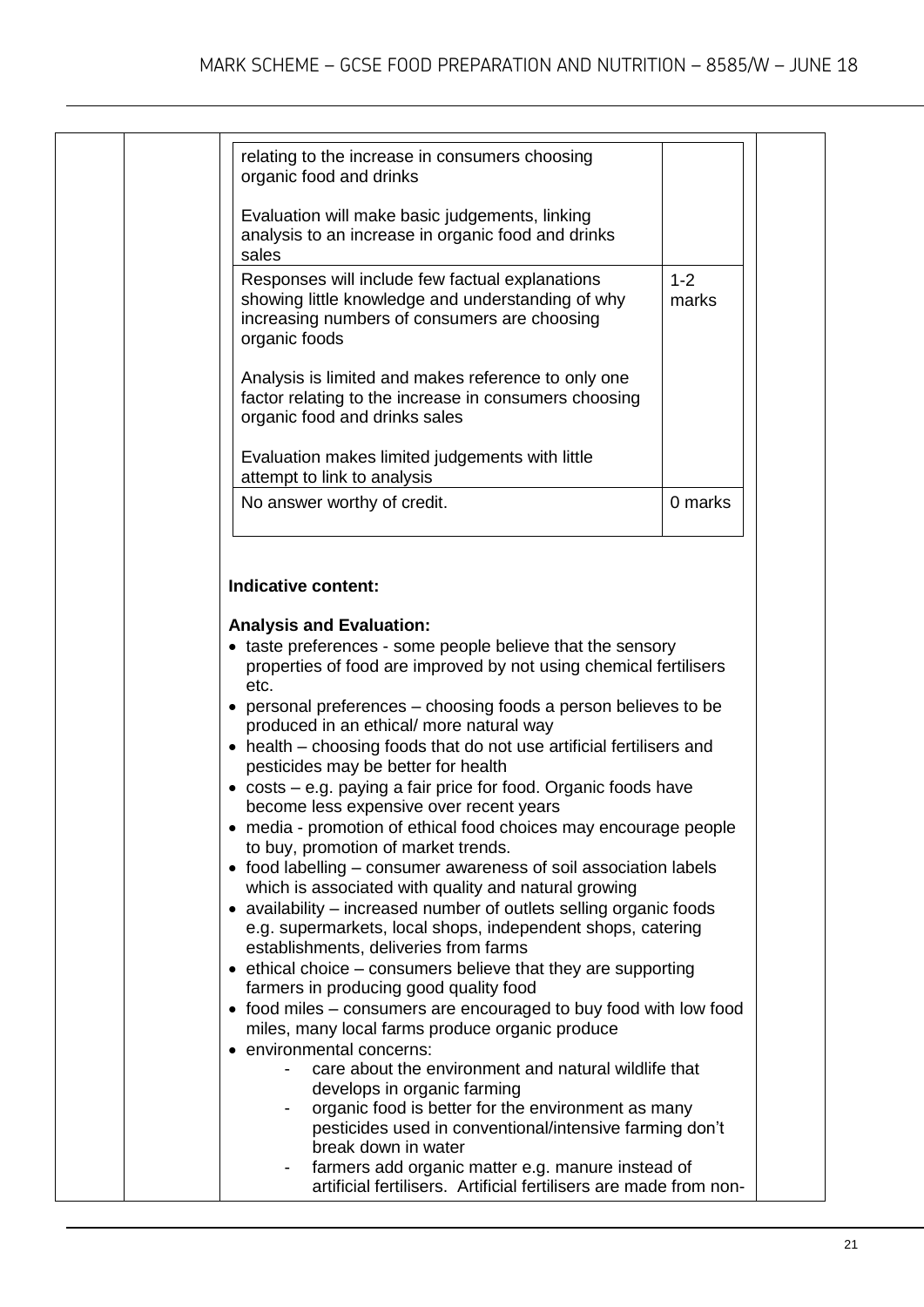| renewable resources<br>Chemical pesticides are not used and natural predators<br>$\overline{\phantom{a}}$<br>are encouraged<br>Choose organic to avoid genetically modified ingredients<br>$\blacksquare$<br>which are not allowed in organic foods<br>• animal welfare – free range and organic foods are better for<br>animal welfare. Animals raised as organic must have a 100%<br>organic diet. Organic animals are not given growth hormones, so<br>grow naturally. |  |
|---------------------------------------------------------------------------------------------------------------------------------------------------------------------------------------------------------------------------------------------------------------------------------------------------------------------------------------------------------------------------------------------------------------------------------------------------------------------------|--|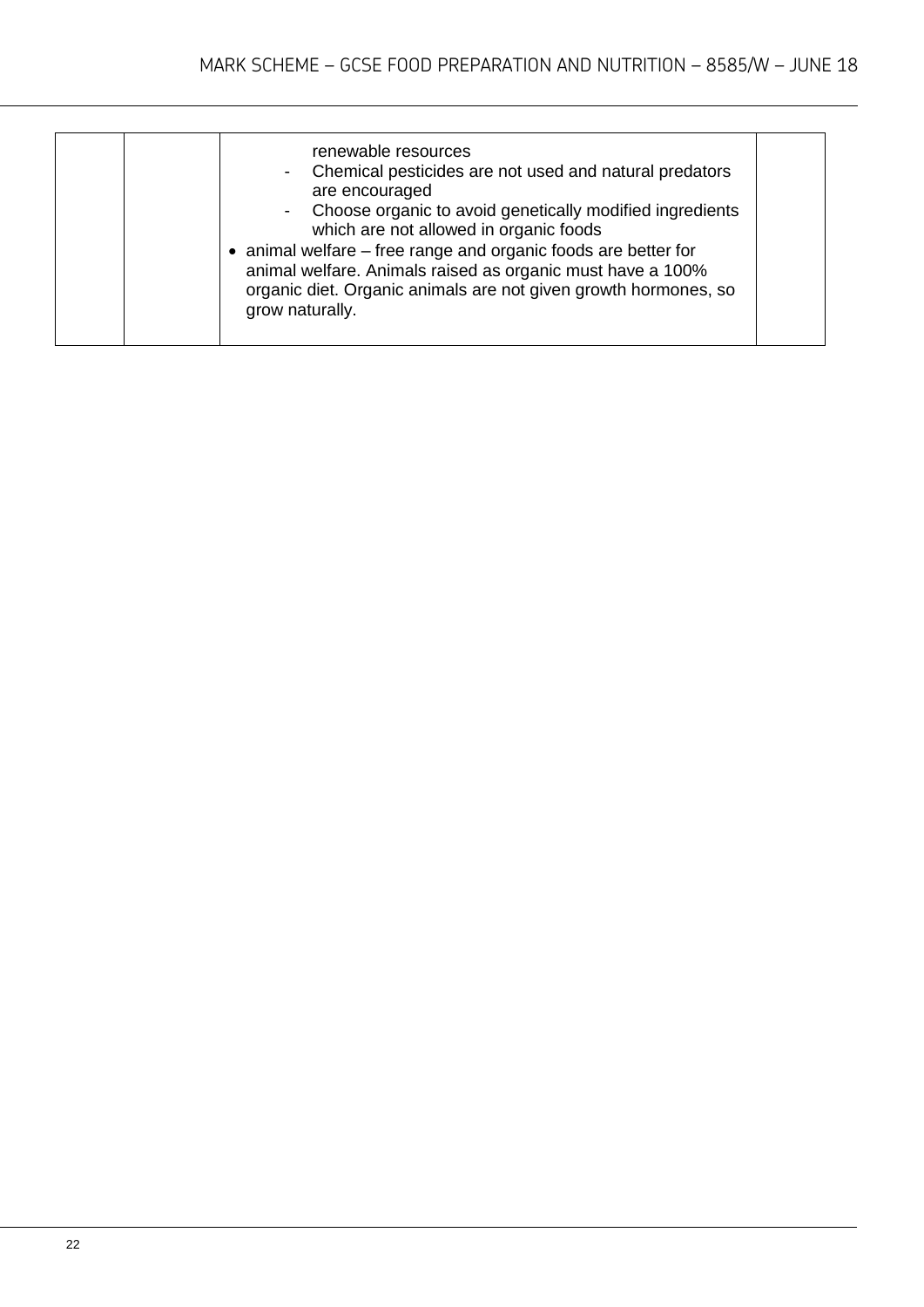| 05 | $\overline{2}$ | <b>Explain the advantages and disadvantages of Genetically</b>                                                                                                                                                                                                                                                                                                                                                                                                                                                                                                                                                                                                                                           | 6 |
|----|----------------|----------------------------------------------------------------------------------------------------------------------------------------------------------------------------------------------------------------------------------------------------------------------------------------------------------------------------------------------------------------------------------------------------------------------------------------------------------------------------------------------------------------------------------------------------------------------------------------------------------------------------------------------------------------------------------------------------------|---|
|    |                | <b>Modified (GM) foods.</b>                                                                                                                                                                                                                                                                                                                                                                                                                                                                                                                                                                                                                                                                              |   |
|    |                | <b>Marking guidance</b>                                                                                                                                                                                                                                                                                                                                                                                                                                                                                                                                                                                                                                                                                  |   |
|    |                | This question is assessed against AO2.                                                                                                                                                                                                                                                                                                                                                                                                                                                                                                                                                                                                                                                                   |   |
|    |                | Students will apply their knowledge and understanding of GM foods.                                                                                                                                                                                                                                                                                                                                                                                                                                                                                                                                                                                                                                       |   |
|    |                | Each section is marked of 3 marks as follows with benefit of<br>doubt given if an answer is in incorrect section.                                                                                                                                                                                                                                                                                                                                                                                                                                                                                                                                                                                        |   |
|    |                | 3<br>3 points made or 2 extended answers<br>marks                                                                                                                                                                                                                                                                                                                                                                                                                                                                                                                                                                                                                                                        |   |
|    |                | 2 points made or 1 extended answer<br>2 marks                                                                                                                                                                                                                                                                                                                                                                                                                                                                                                                                                                                                                                                            |   |
|    |                | 1 <sub>mark</sub><br>1 point made                                                                                                                                                                                                                                                                                                                                                                                                                                                                                                                                                                                                                                                                        |   |
|    |                | No answer worthy of credit.<br>0 marks                                                                                                                                                                                                                                                                                                                                                                                                                                                                                                                                                                                                                                                                   |   |
|    |                | Indicative content:                                                                                                                                                                                                                                                                                                                                                                                                                                                                                                                                                                                                                                                                                      |   |
|    |                | Advantages:<br>• better resistance to pests and diseases<br>• faster or stronger growth rates<br>• can have improved nutrient content e.g. vitamin A, Golden rice<br>• more intense flavour<br>more intense colour<br>• can be produced in larger amounts/greater yields<br>can benefit people who live in areas where food is difficult to<br>grow/developing world<br>• food becomes cheaper in long term<br>• need less pesticides and herbicides<br>• food has longer storage life e.g. tomatoes<br>• food can survive extremes of weather e.g. drought<br>• food can be grown out of season<br>• examples of specific GM foods may be given to support response<br>e.g. pinker salmon, golden rice. |   |
|    |                | Disadvantages:<br>• seeds are expensive<br>consumers may not trust scientifically produced foods<br>• pollen may mix with wild plants which could affect natural species<br>• technology needed may affect animal habitats and food sources<br>• pests may become resistant<br>• fear that new diseases will develop as bacteria and viruses may<br>be used in production<br>• confusing labelling as some below 1% do not have to be labelled<br>• consumers believe it is unethical to interfere with natural species<br>• possibility that some people may be sensitive to GM foods                                                                                                                   |   |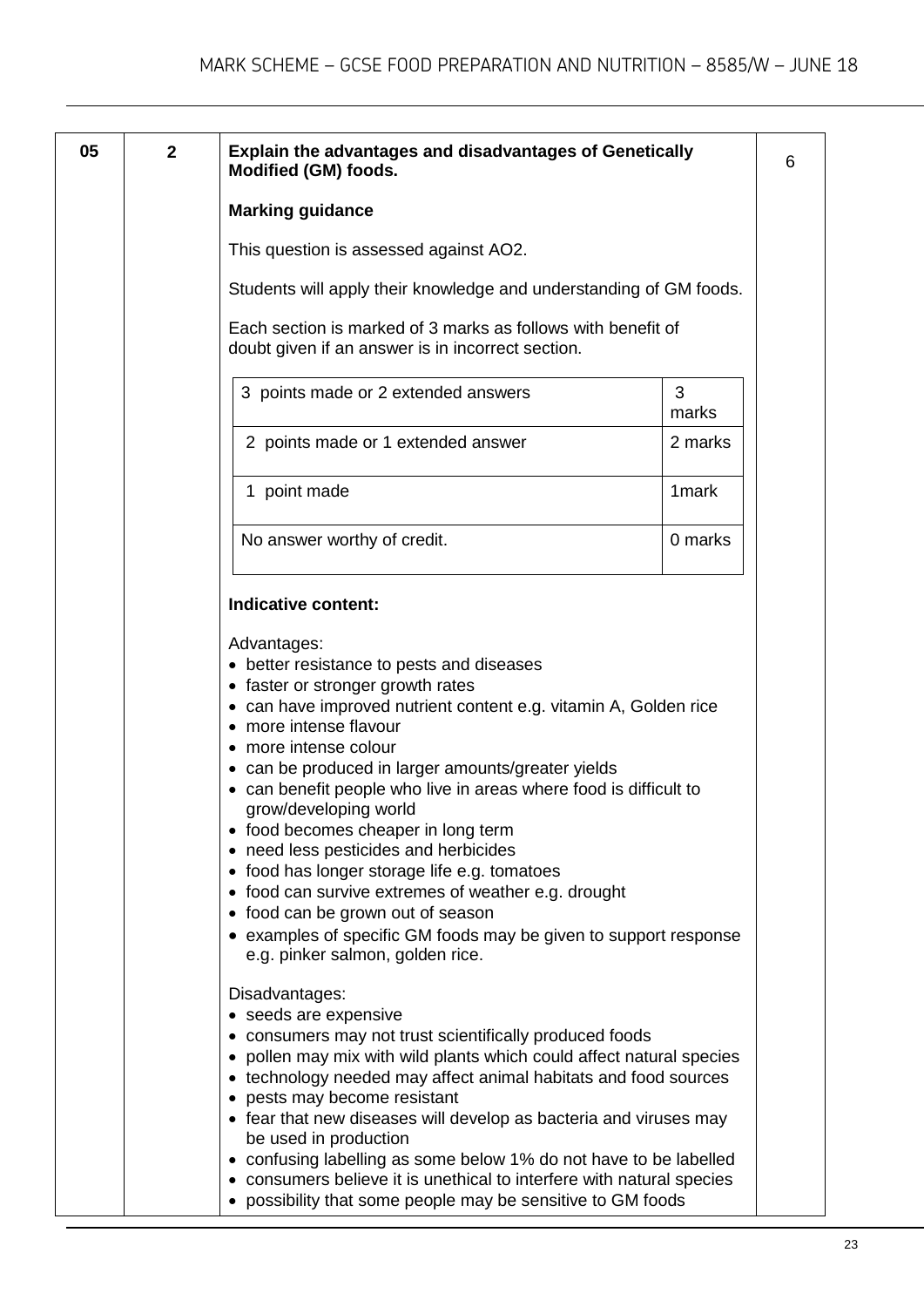| • farmers in developing countries can be locked into deals with<br>larger GM companies<br>• the effects of GM crops on the natural ecology and environment of<br>an area where they are grown e.g. superweeds<br>• long-term effects not yet known<br>• interfering with the natural process of plant and animal<br>reproduction |  |
|----------------------------------------------------------------------------------------------------------------------------------------------------------------------------------------------------------------------------------------------------------------------------------------------------------------------------------|--|
| • possibility of some people becoming allergic to specific GM foods<br>particularly a characteristic that has been added<br>• it is not possible to tell by looking at a product whether it is GM or<br>not, it must be stated on the label<br>• any other relevant response.                                                    |  |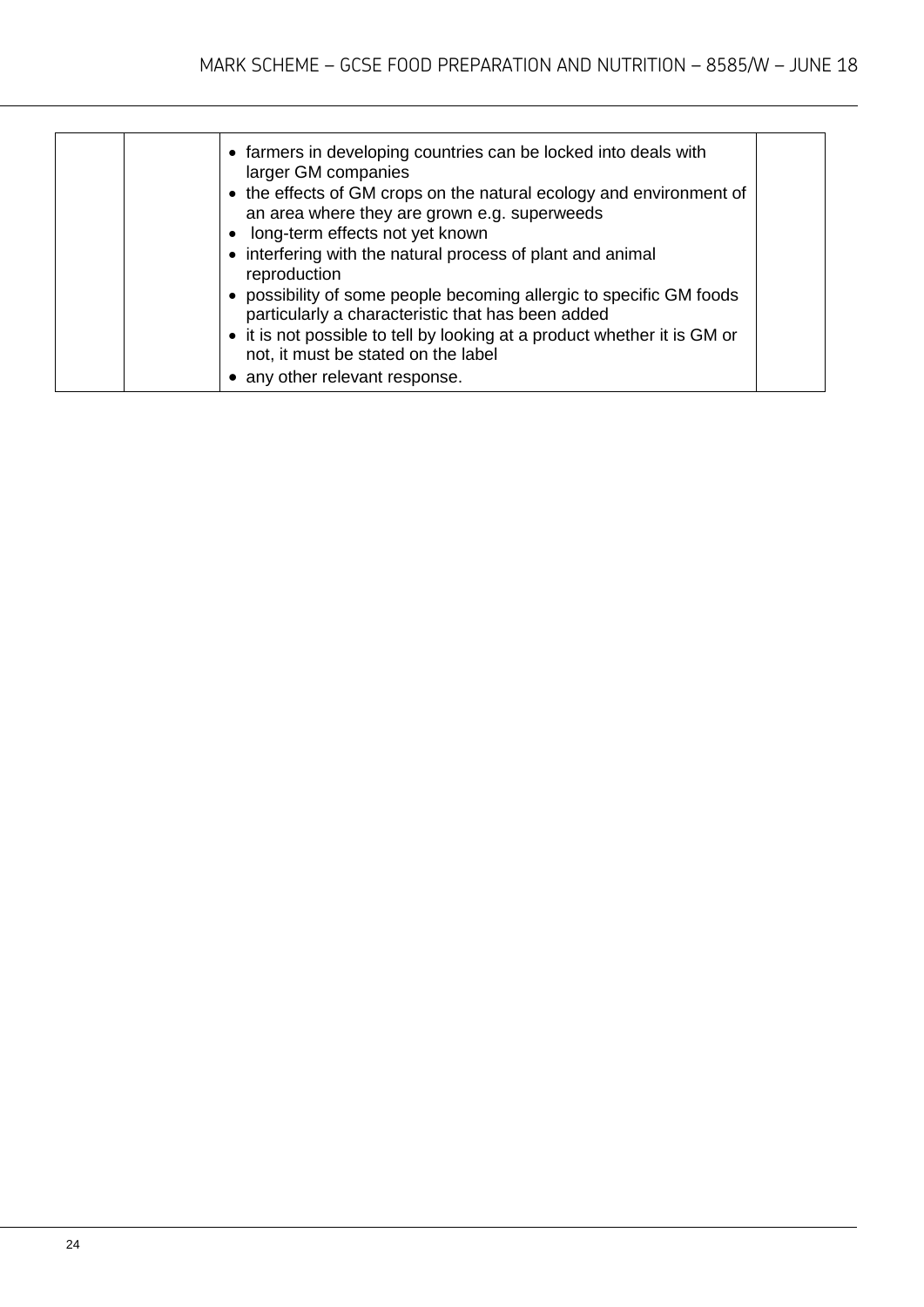| 06 | 1 | Explain how the different heat treatment methods:<br>· allow milk to last longer.<br>• affect the nutrition, taste and appearance of milk.                                                                                                                                                                                                                                                                                                                                                                                                                                              |         | 6 |
|----|---|-----------------------------------------------------------------------------------------------------------------------------------------------------------------------------------------------------------------------------------------------------------------------------------------------------------------------------------------------------------------------------------------------------------------------------------------------------------------------------------------------------------------------------------------------------------------------------------------|---------|---|
|    |   | <b>Marking guidance</b>                                                                                                                                                                                                                                                                                                                                                                                                                                                                                                                                                                 |         |   |
|    |   | This question is assessed against AO2.                                                                                                                                                                                                                                                                                                                                                                                                                                                                                                                                                  |         |   |
|    |   | Students will apply their knowledge and understanding of the<br>primary processing of milk.                                                                                                                                                                                                                                                                                                                                                                                                                                                                                             |         |   |
|    |   | Each section is marked of 3 marks as follows with benefit of<br>doubt given if an answer is in incorrect section.                                                                                                                                                                                                                                                                                                                                                                                                                                                                       |         |   |
|    |   | 3 points made or 2 extended answers                                                                                                                                                                                                                                                                                                                                                                                                                                                                                                                                                     | 3 marks |   |
|    |   | 2 points made or 1 extended answer                                                                                                                                                                                                                                                                                                                                                                                                                                                                                                                                                      | 2 marks |   |
|    |   | 1 point made                                                                                                                                                                                                                                                                                                                                                                                                                                                                                                                                                                            | 1 mark  |   |
|    |   | No answer worthy of credit.                                                                                                                                                                                                                                                                                                                                                                                                                                                                                                                                                             | 0 marks |   |
|    |   | Indicative content:                                                                                                                                                                                                                                                                                                                                                                                                                                                                                                                                                                     |         |   |
|    |   | Allow milk to last longer:<br>heat treatment kills pathogenic bacteria<br>$\bullet$<br>makes the milk safe to drink<br>UHT milk<br>very high temp for very short time leads to a longer shelf-life<br>packaged in sterile containers which also extends life time<br>milk can last several months and stored unopened at<br>ambient (room) temperature<br>sterilised milk<br>can be stored unopened at ambient (room) temperatures for<br>months<br>once open treat as fresh milk and use in 5 days<br>Pasteurised milk<br>if stored in refrigerator will keep for 5 days.<br>$\bullet$ |         |   |
|    |   | Affect the nutrition, taste and appearance of milk only:<br>Pasteurised:<br>does not significantly affect the taste or appearance<br>little effect on nutrition<br>Sterilised:<br>milk to darken in colour/ caramelision<br>$\bullet$<br>change in flavour caused by effect of heat on natural sugar<br>(lactose) sweeter.<br>protein denatured                                                                                                                                                                                                                                         |         |   |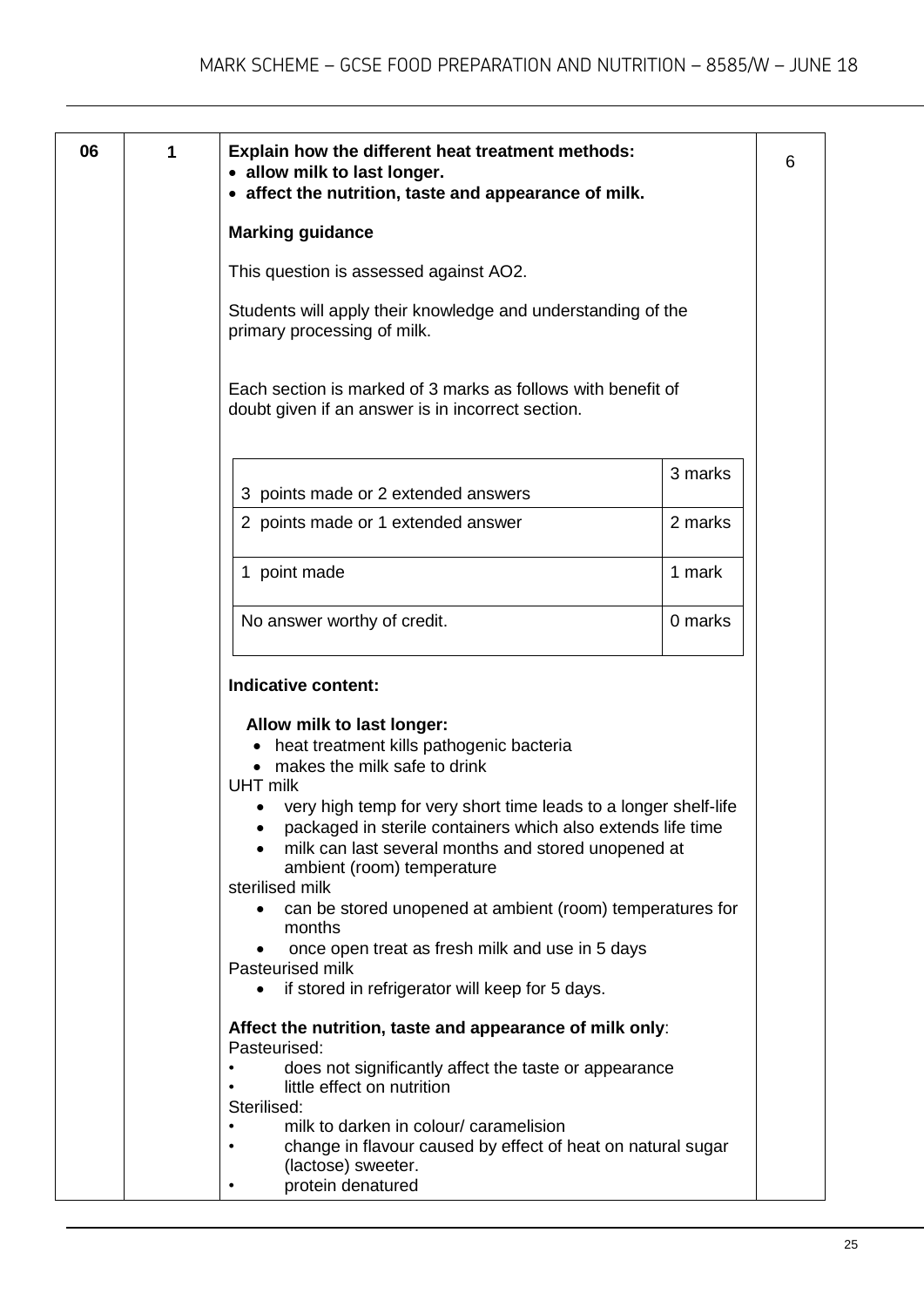| Vitamin B1 and B12 lost<br>UHT:<br>change in flavour<br>$\bullet$<br>slight colour change<br>$\bullet$<br>little effect on nutrition - B12 lost over time<br>$\bullet$ |  |
|------------------------------------------------------------------------------------------------------------------------------------------------------------------------|--|
|------------------------------------------------------------------------------------------------------------------------------------------------------------------------|--|